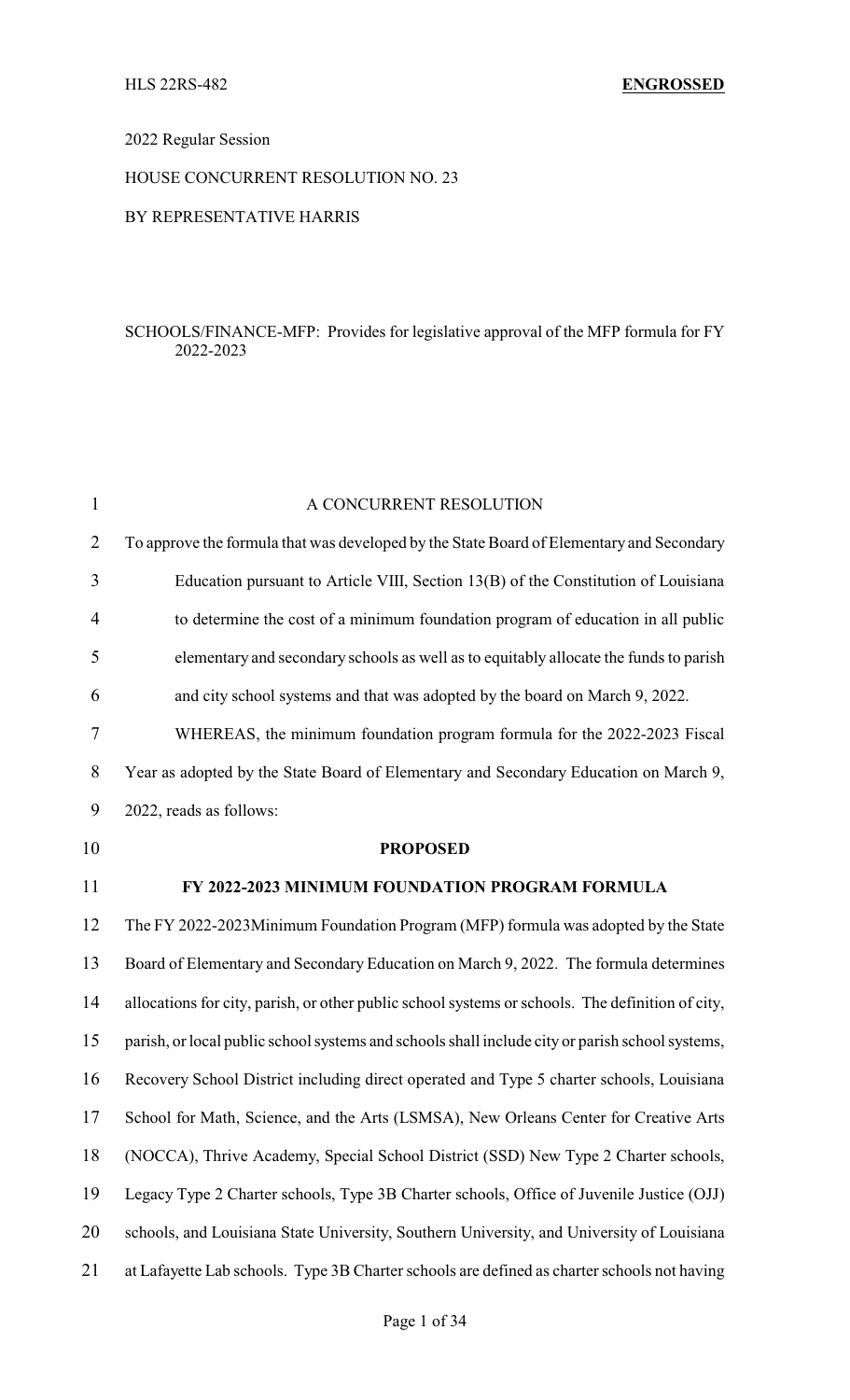#### HLS 22RS-482 **ENGROSSED**

 returned to the transferring school system pursuant to R.S. 17:10.7.1 and operating independently. The formula is divided into four calculations as follows:

 **Level 1** determines the minimum cost of education based on the education needs of each student. The cost includes funding for students enrolled in city and parish school systems, Recovery School District direct operated and Type 5 Charter schools, New Type 2 Charter schools, and Type 3B Charter schools. The cost is then shared equitably between the State and the city and parish school systems based on the ability of the systems to support education in their communities through local sales and property tax revenues.

 **Level 2** provides an incentive for city and parish school systems to support education in their communities above the minimum level of financial support required.

 **Level 3** provides specific legislative education funding to city, parish, or other local public school systems or schools for Continuation of Certificated and Support Worker pay raises, the Historical Formula Allocation, and Mandated Operating Costs.

**Level 4** provides additional funding including:

 • Supplementary funding to meet specific needs at city, parish, or other 18 local school systems and schools including International Associate Teacher Salary and Stipends Allocation, Career Development Allocation, High Cost Services Allocation, Supplemental Course Allocation, Certificated and Support Staff PayRaise Allocations, and Certificated Mentor Teacher Stipend Allocations.

 • Allocations for State-approved public school systems or schools includingLegacyType 2 Charter schools, Louisiana State University, Southern University, and University of Louisiana at Lafayette Lab 26 schools, New Orleans Center for Creative Arts (NOCCA), Louisiana School for Math, Science, and the Arts (LSMSA), Thrive Academy, Special School District (SSD) and Office of Juvenile Justice (OJJ) schools.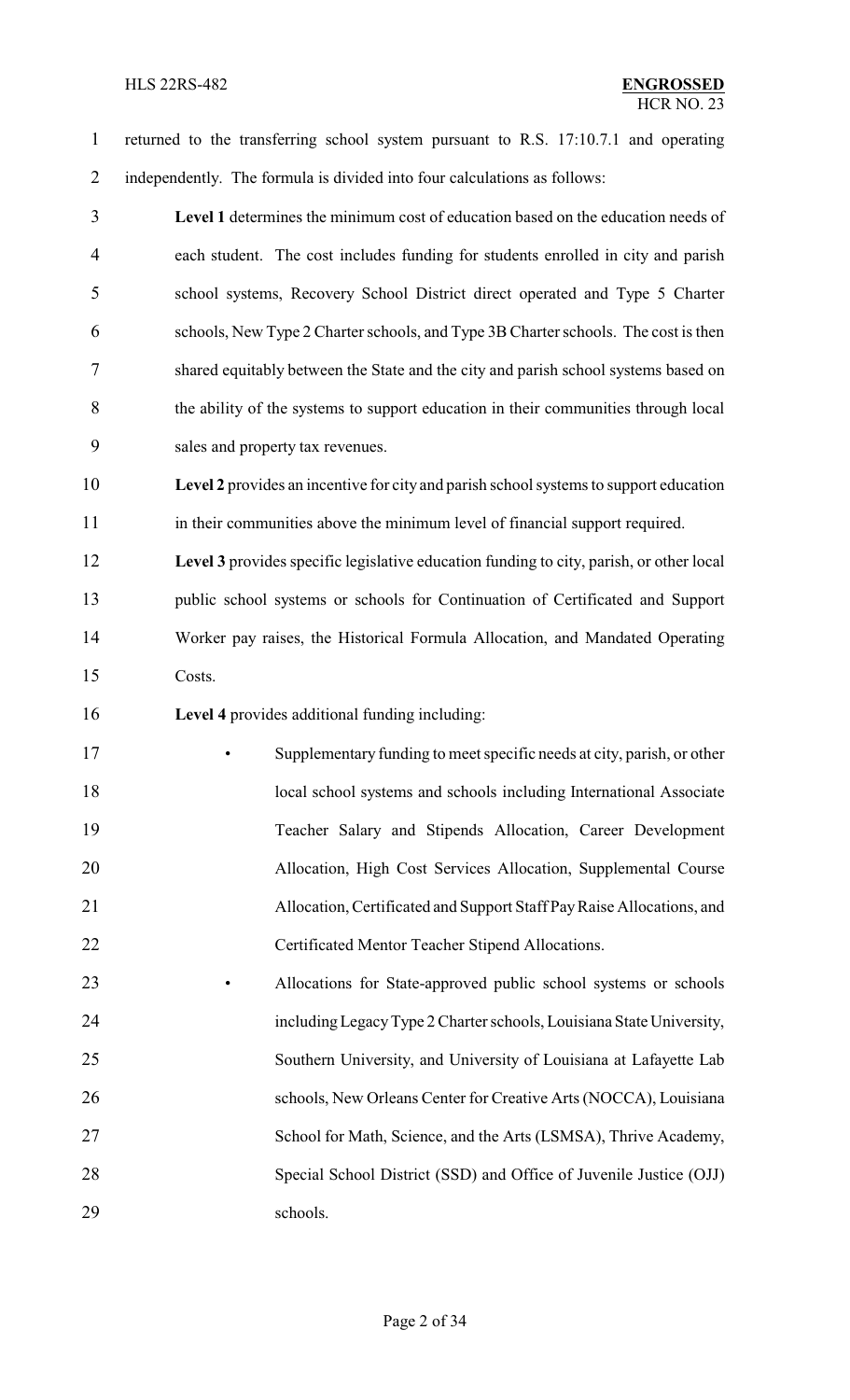• Mid-Year Allocation Adjustments to account for mid-year increases and decreases in students in all city, parish, or other local public school systems or schools.

 State MFP funds shall only be expended for educational purposes. Expenditures for educational purposes are those expenditures related to the operational and instructional activities of city, parish, or other public school systems or schools to include: instructional programs, pupil support programs, instructional staff programs, school administration, general administration, business services, operations and maintenance of plant services, student transportation services, food services operations, enterprise operations, community services operations, facility acquisition, and construction services and debt services as defined by Louisiana Accounting and Uniform Governmental Handbook, Bulletin 1929.

### **I. FORMULA CALCULATIONS**

#### **A. Level 1: Calculate State and Local Cost Allocation**

#### **1. Determine Educational Costs**

 Eligible students from the following school systems and schools will be counted in both the Base and Weighted Student Memberships:

| 18 | City and parish school systems. |
|----|---------------------------------|
|----|---------------------------------|

- b. State-Approved Public Schools The student counts of New Type 2 Charter Schools shall be included in the membership and weighted student counts of the city or parish school 22 system in which the student resides.
- c. Recovery School District The student membership and weighted student counts of schools transferred to the Recovery School District, both direct operated and Type 5 Charter schools, shall continue to be included in the membership and weighted student counts of the city or parish school system from which jurisdiction of the school was 29 transferred.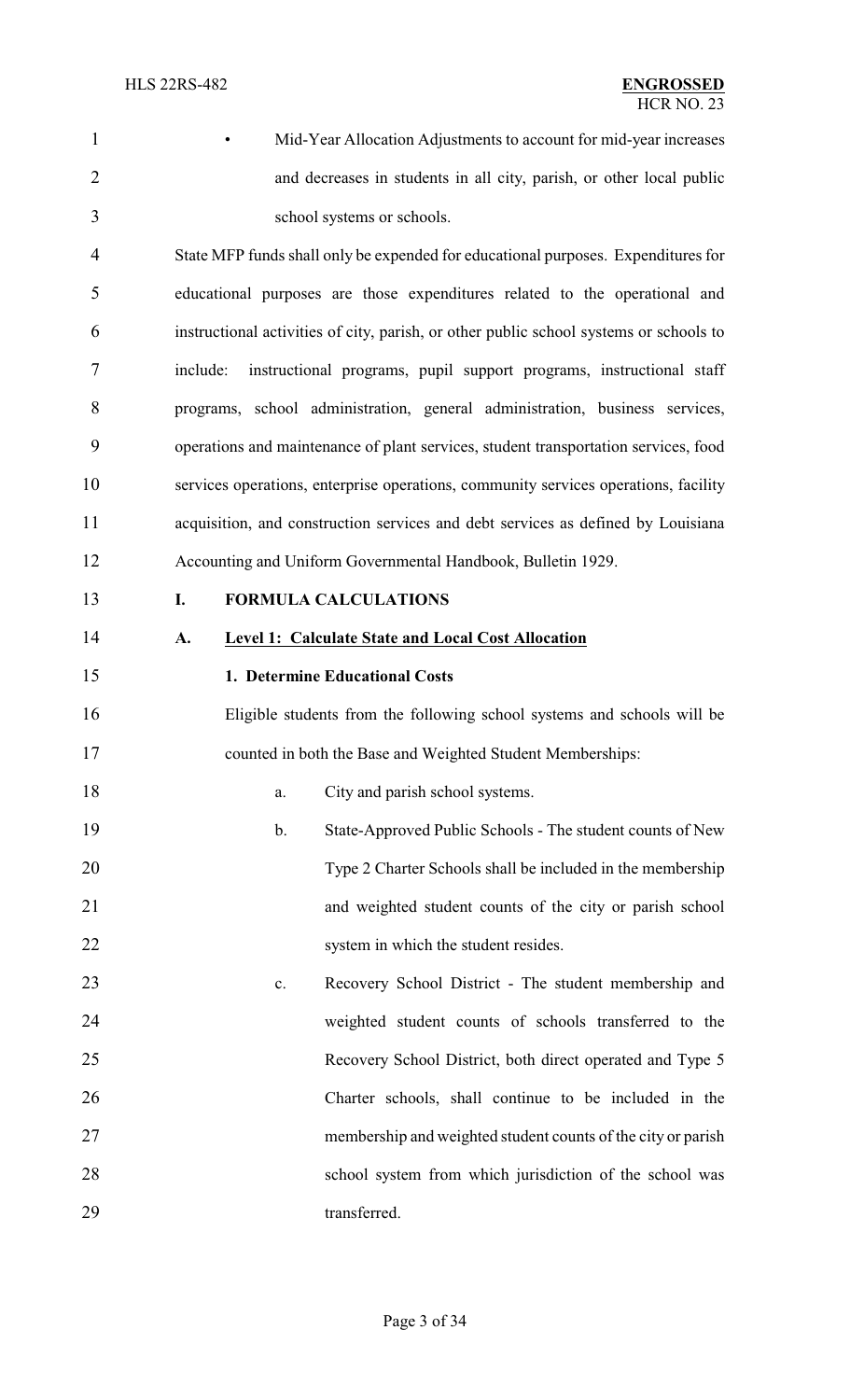**STEP ONE: Determine the Number of Eligible Students for the Base Count** The formula first counts each of the students enrolled on February 1 to determine the cost of education services. The formula utilizes the February 1 Student Membership Count to allocate funding beginning in July. The students eligible to be counted are identified in the Student Membership Definition adopted by the State Board of Elementary and SecondaryEducation. These students are counted as one (1.0) in the formula.

## **STEP TWO: Determine the Number of Students Eligible for the Weighted Student Count**

 The formula recognizes that providing educational services to meet the needs of particular students is more costly than regular educational services. Each special characteristic or need is given a numerical value referred to as a weight. The special needs of each student are taken into consideration by multiplying the student count for each eligible child (1.0) by each of the weights. This calculation provides additional students that are then added to the February 1 Student Membership Count to equal the Total Weighted Student Membership Count. The students and units eligible to be counted are identified in the Student Membership Definition adopted by the State Board of Elementary and Secondary Education. The following are the additional costs recognized by the formula:

- **Low Income and English Language Learner Weight**  The formula recognizes 21 that students living in poverty or students with a native language other than English are more likely to require additional educational services to be successful. To recognize that these services require additional costs, students that qualify for free or reduced price meals under the United States Department of Agriculture (USDA) School Food Service Program guidelines, or an alternative count as defined in the Student Membership Definition, and students identified as an English Language Learner are provided a weight of 22%.
- **Career and Technical Education Weight**  The formula recognizes that the cost of providingmaterials and equipment, and teacher credentialing and training, for Career and Technical Education courses is above and beyond the cost of traditional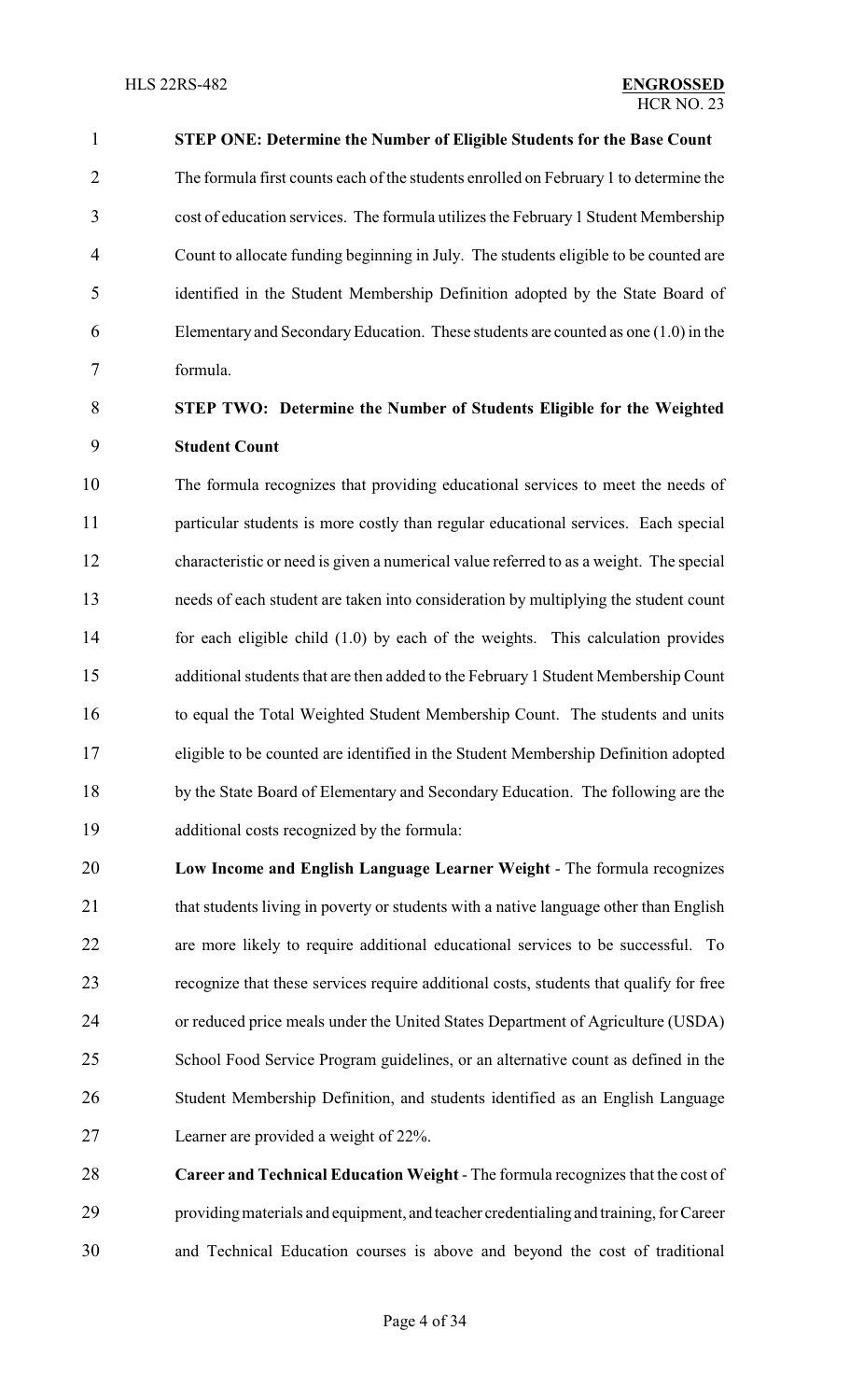academic education. Each secondary career and technical education course in which a student is enrolled in both the fall and spring semesters is provided a weight of 6%. **Special Education Weight** - The formula addresses the extra cost associated with the delivery of services required in order to meet the needs of students with disabilities. Students with disabilities that have an Individualized Education Program (IEP) plan developed according to State Board of Elementary and Secondary Education regulations are provided a weight of 150%.

 **Gifted and Talented Weight** - The formula recognizes the cost of providing educational services to Gifted and Talented students that have an Individualized Education Program (IEP) Plan developed according to State Board of Elementary and Secondary Education regulations and are provided a 60% weight.

 **Economy of Scale Weight** - This weight is provided for city or parish school systems to recognize a base amount of funding for fixed overhead costs that should 14 be provided when student populations equal 7,500 students or less. The Economy of Scale Weight is calculated as a curvilinear weight of 20% at a student membership 16 count of zero down to 0% at a student membership count equal to or greater than 7,500. To calculate this weight, the February 1 Student Membership Count for each city and parish school system is subtracted from 7,500 and divided by 37,500. The result of this calculation is then multiplied by each system's February 1 Student Membership Count to determine the weighted students.

**STEP THREE: Determine Total Weighted Student Membership Count**

**Formula:**

**Total Weighted Student Membership Count**

**Equals**

**February 1 Student Membership Count (1.0)** 

**Plus**

**Low Income and English Language Learner Weight**

**Career and Technical Education Weight**

**Special Education Weight** 

**Gifted and Talented Weight**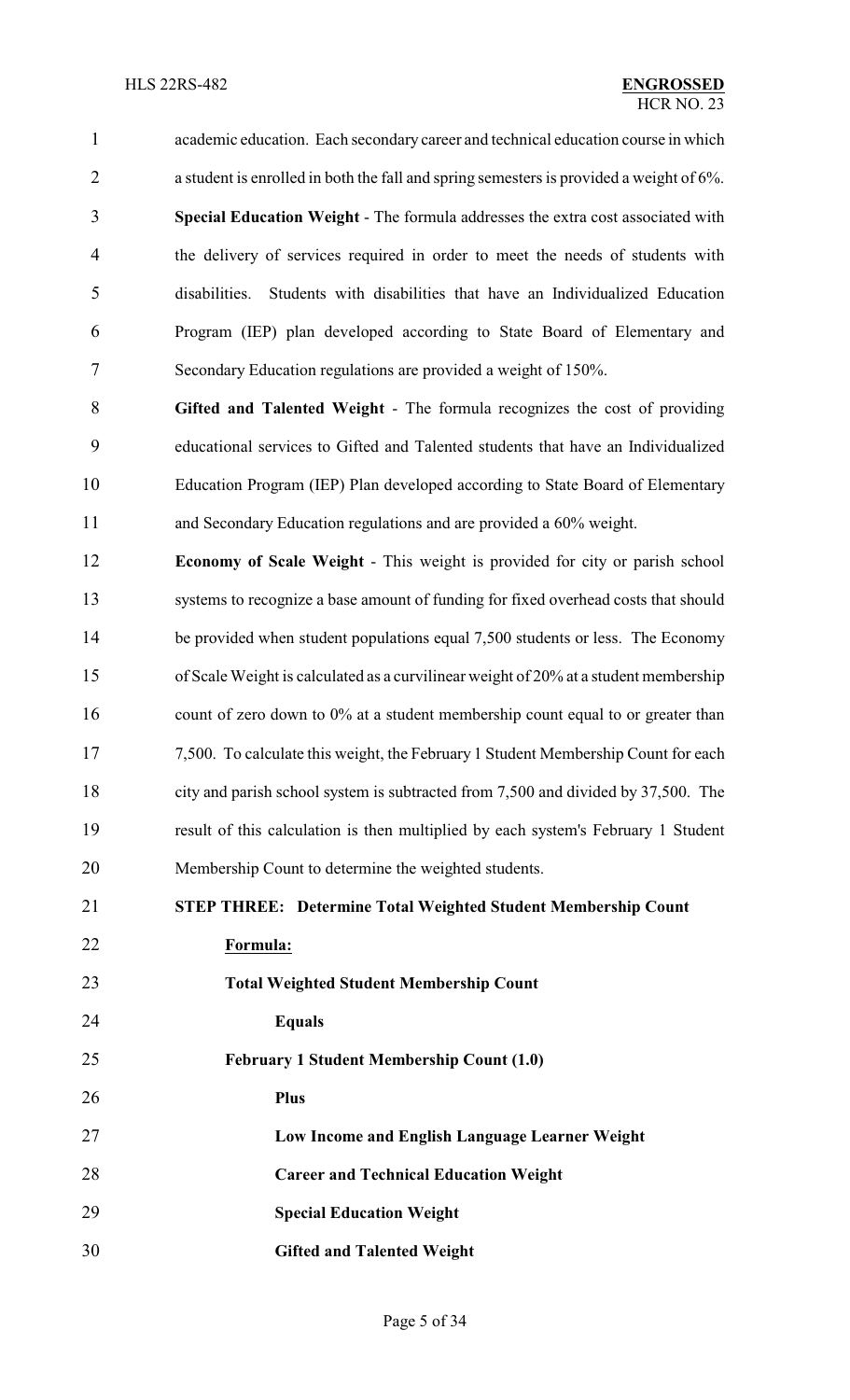| $\mathbf{1}$   | <b>Economy of Scale Weight</b>                                                          |
|----------------|-----------------------------------------------------------------------------------------|
| $\overline{2}$ | <b>STEP FOUR: Identify the State and Local Base Cost Per Pupil</b>                      |
| 3              | Formula:                                                                                |
| 4              | The State and Local Base Cost Per Pupil shall equal \$4,015.                            |
| 5              | <b>STEP FIVE: Determine Total MFP Educational Costs</b>                                 |
| 6              | Formula:                                                                                |
| 7              | <b>Total MFP Educational Costs</b>                                                      |
| 8              | <b>Equals</b>                                                                           |
| 9              | <b>Total Weighted Student Membership Count</b>                                          |
| 10             | <b>Multiplied by</b>                                                                    |
| 11             | <b>State and Local Base Cost Per Pupil</b>                                              |
| 12             | 2. Determine State and Local Cost Allocation                                            |
| 13             | The Total MFP Educational Costs are shared between the State and the city or parish     |
| 14             | school systems. The ability of school systems to support the cost of education in       |
| 15             | their communities is measured by the potential to raise local revenue. This potential   |
| 16             | contribution is measured by the following three factors using the latest available data |
| 17             | as reported through the Annual Financial Report (AFR) as required by R.S. 17:92.        |
| 18             | 1. Local Property Tax Revenue Contribution                                              |
| 19             | 2. Local Sales Tax Revenue Contribution                                                 |
| 20             | 3. Other Local Revenue Contribution                                                     |
| 21             | <b>STEP ONE: Determine the Local Property Tax Revenue Contribution</b>                  |
| 22             | Formula:                                                                                |
| 23             | <b>Local Property Tax Revenue Contribution</b>                                          |
| 24             | <b>Equals</b>                                                                           |
| 25             | <b>State Computed Property Tax Millage (debt and non-debt)</b>                          |
| 26             | <b>Times</b>                                                                            |
| 27             | <b>Net Assessed Property Value</b>                                                      |
| 28             | Net Assessed Property Value Increase Cap - If a school system's Net Assessed            |
| 29             | Property Value has increased equal to or greater than 10% over the prior year Net       |
| 30             | Assessed Property Value, then the growth in the Net Assessed Property Value is          |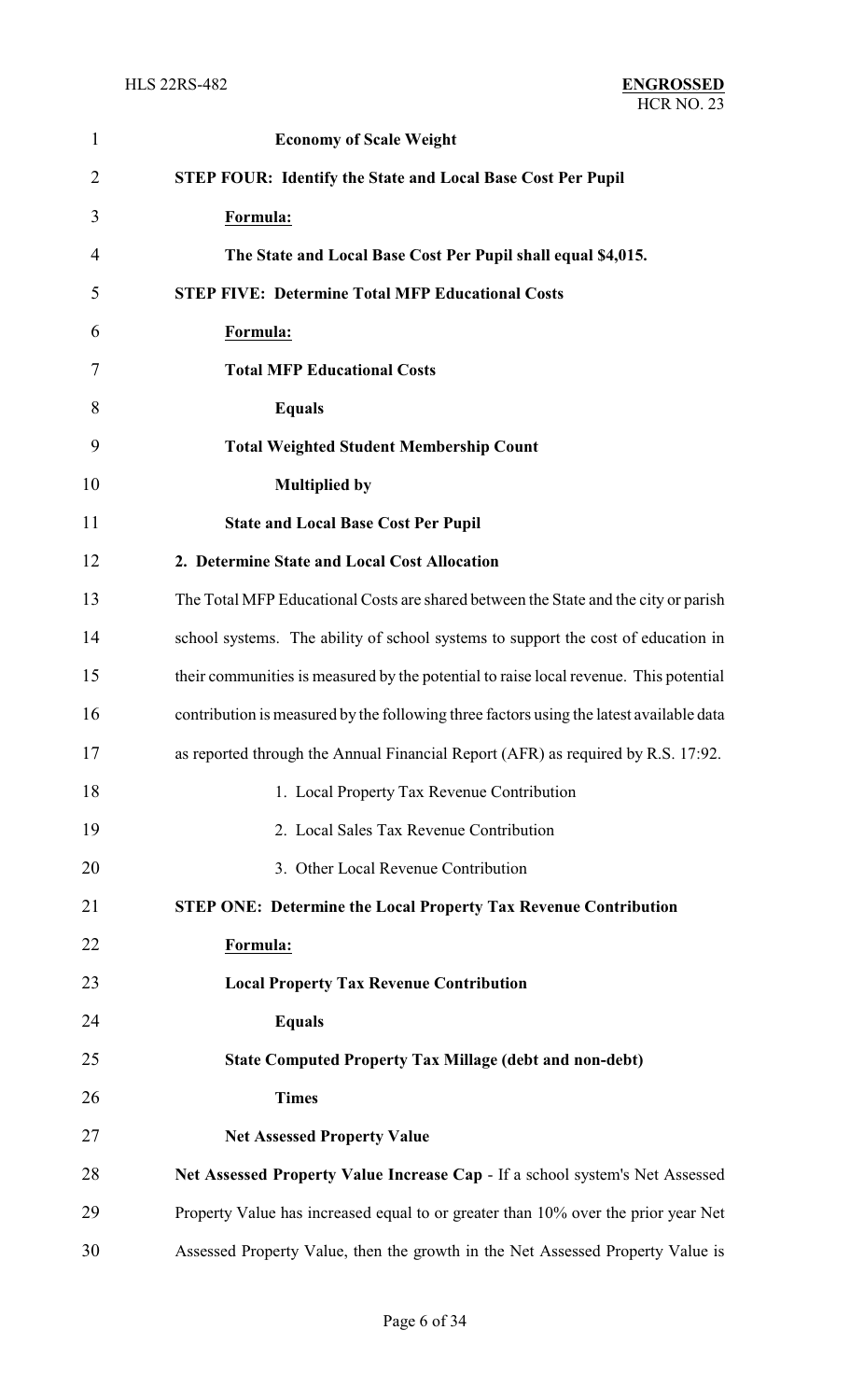| 1              | capped at 10%. This cap is applied on a year-to-year basis comparing the current            |
|----------------|---------------------------------------------------------------------------------------------|
| $\overline{2}$ | year Net Assessed Property Value to the prior year uncapped Net Assessed Property           |
| 3              | Value.                                                                                      |
| 4              | Computed Property Tax Millage - The Computed Property Tax Millage is calculated             |
| 5              | annually at the rate necessary to maintain a state and local allocation ratio of            |
| 6              | 65%/35%.                                                                                    |
| 7              | <b>STEP TWO: Determine the Local Sales Tax Revenue Contribution</b>                         |
| 8              | Formula:                                                                                    |
| 9              | <b>Local Sales Tax Revenue Contribution</b>                                                 |
| 10             | <b>Equals</b>                                                                               |
| 11             | Computed Sales Tax Base (debt and non-debt) (including TIF areas)                           |
| 12             | <b>Multiplied By</b>                                                                        |
| 13             | <b>State Computed Sales Tax Rate</b>                                                        |
| 14             | Mid-Year Rate Increases - If a local school system's sales tax goes into effect             |
| 15             | during the fiscal year, the tax rate is prorated to an annual rate applicable for the total |
| 16             | revenue generated.                                                                          |
| 17             | Sales Tax Increase Cap - If a system's Computed Sales Tax Base increased equal              |
| 18             | to or greater than 15% over the Computed Sales Tax Base calculated in the prior year        |
| 19             | formula, then the growth in the Computed Sales Tax Base will be capped at 15%               |
| 20             | over the amount used in the prior year formula. This cap will be applied on a               |
| 21             | year-to-year basis comparing the current year sales tax base to the prior year              |
| 22             | uncapped sales tax base.                                                                    |
| 23             | <b>Computed Sales Tax Rate - The Computed Sales Tax Rate is calculated annually</b>         |
| 24             | at the rate necessary to maintain a state and local allocation ratio of 65%/35%.            |
| 25             | <b>STEP THREE: Determine Other Local Revenue Contribution</b>                               |
| 26             | Formula:                                                                                    |
| 27             | <b>Other Local Revenue Contribution</b>                                                     |
| 28             | <b>Equals</b>                                                                               |
| 29             | <b>State Revenue in lieu of taxes</b>                                                       |
| 30             | <b>Plus</b>                                                                                 |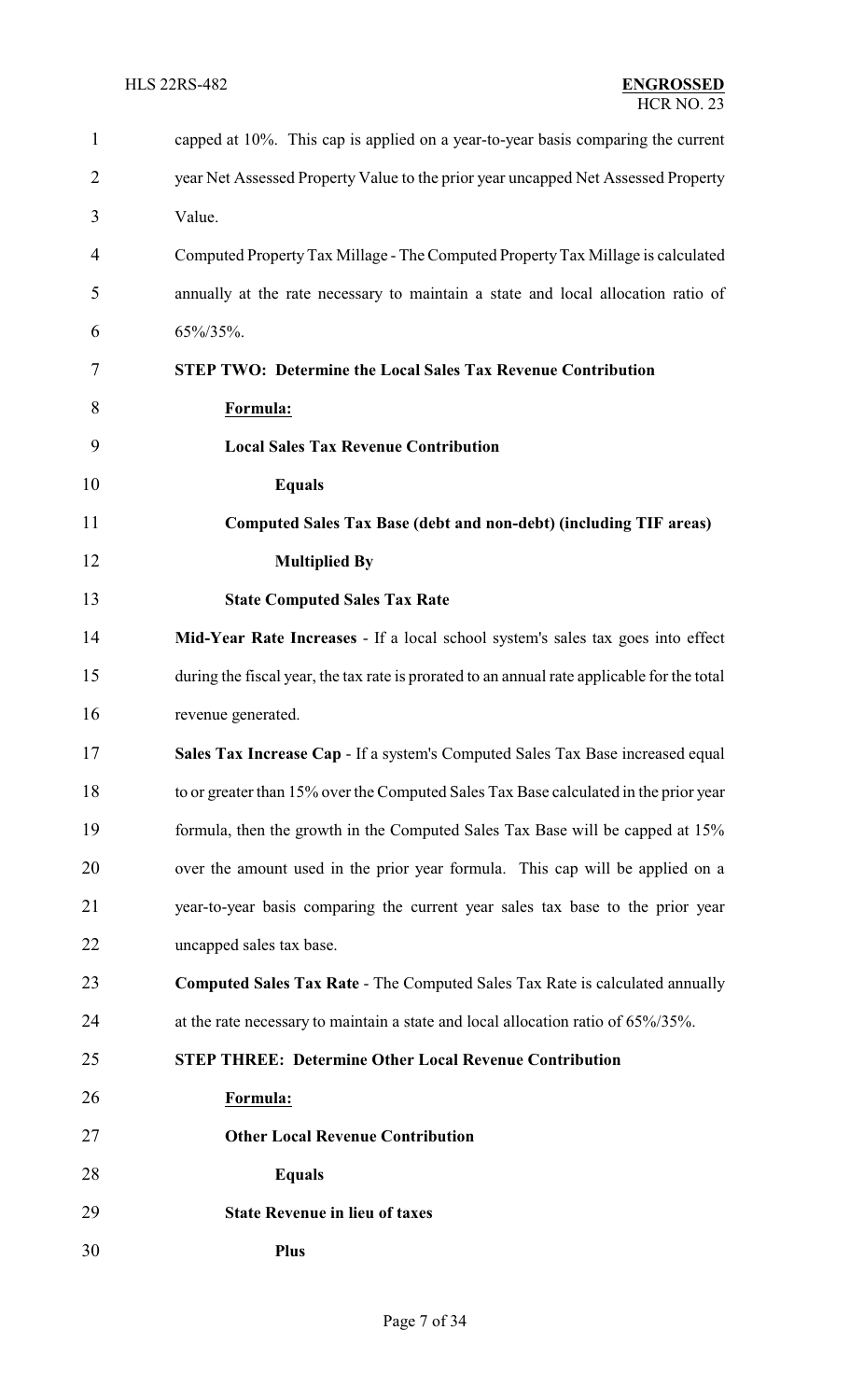| $\mathbf{1}$   | <b>Federal Revenue in lieu of taxes</b>                                        |
|----------------|--------------------------------------------------------------------------------|
| $\overline{2}$ | Plus                                                                           |
| 3              | 50% of Earnings on Property                                                    |
| 4              | <b>STEP FOUR: Determine Local Cost Allocation</b>                              |
| 5              | Formula:                                                                       |
| 6              | <b>Local Cost Allocation</b>                                                   |
| 7              | <b>Equals</b>                                                                  |
| 8              | <b>Property Tax Contribution</b>                                               |
| 9              | <b>Plus</b>                                                                    |
| 10             | <b>Sales Tax Contribution</b>                                                  |
| 11             | <b>Plus</b>                                                                    |
| 12             | <b>Other Revenues Contribution</b>                                             |
| 13             | <b>STEP FIVE: Determine State Cost Allocation</b>                              |
| 14             | Formula:                                                                       |
| 15             | <b>State Cost Allocation</b>                                                   |
| 16             | <b>Equals</b>                                                                  |
| 17             | <b>Total State and Local Cost</b>                                              |
| 18             | <b>Minus</b>                                                                   |
| 19             | <b>Local Cost Allocation</b>                                                   |
| 20             | Minimum State Cost Allocation - In no event shall the State Cost               |
| 21             | Allocation be less than 25% of Total Level 1 Cost for any city or parish       |
| 22             | school system.                                                                 |
| 23             | <b>B.</b><br><b>Level 2: Incentive for Local Effort</b>                        |
| 24             | Level 2 provides incentives for city and parish school systems that contribute |
| 25             | a greater proportion of local revenues towards the cost of education in their  |
| 26             | communities by increasing local property and sales tax revenues. This effort   |
| 27             | is measured using the latest available data for the following sources of       |
| 28             | revenue as reported in the Annual Financial Report (AFR) as required in R.S.   |
| 29             | 17:92.                                                                         |
| 30             | 1. Total Sales Taxes                                                           |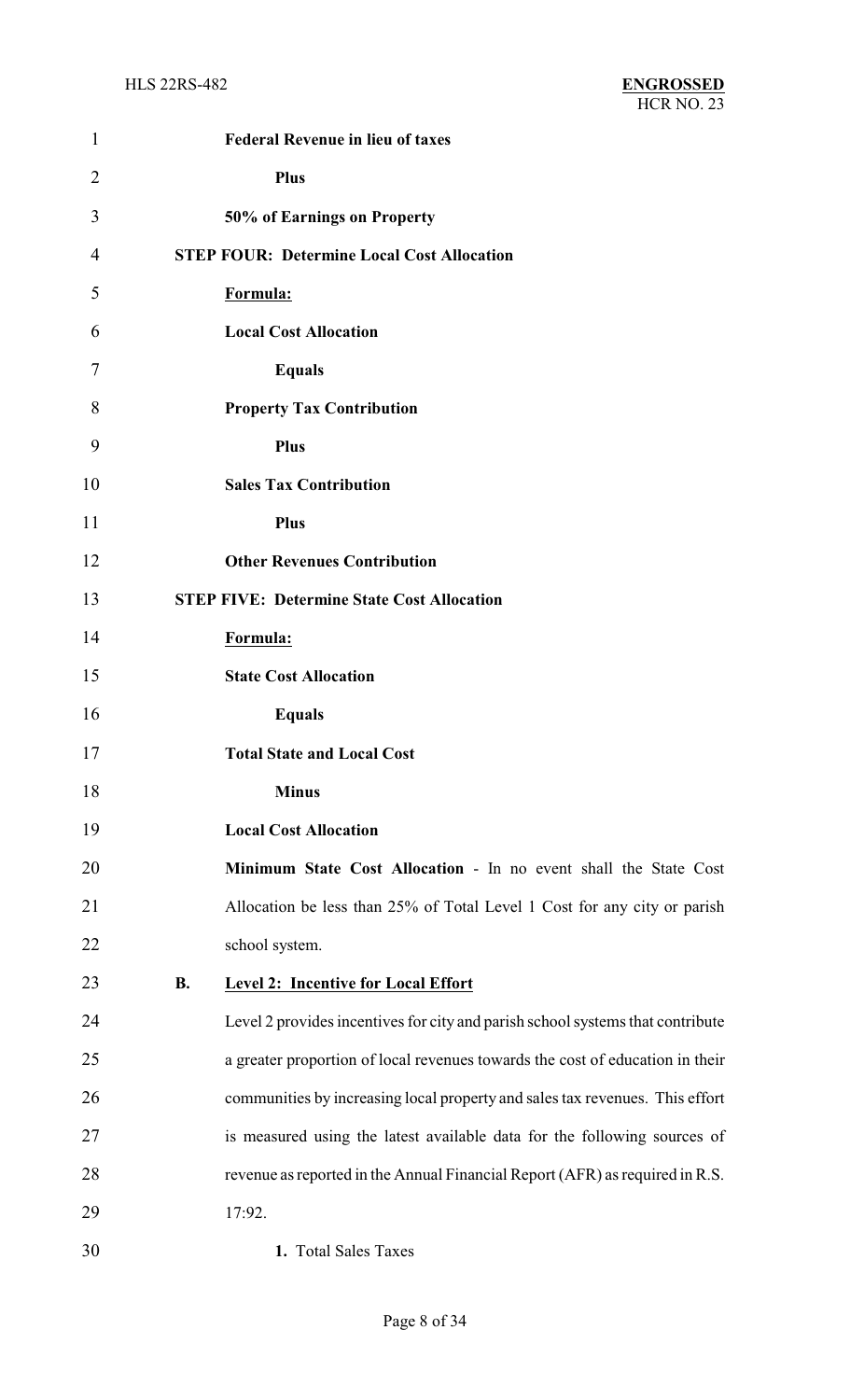| $\mathbf{1}$   | 2. Total Property Taxes                                                  |
|----------------|--------------------------------------------------------------------------|
| $\overline{2}$ | 3. State and Federal Revenue in Lieu of Taxes                            |
| 3              | 4. 50% Earnings on Property Revenue                                      |
| 4              | <b>STEP ONE: Determine Eligible Local Revenue</b>                        |
| 5              | Formula:                                                                 |
| 6              | <b>Eligible Local Revenue</b>                                            |
| 7              | <b>Equals</b>                                                            |
| 8              | <b>Total Sales Tax Revenue</b>                                           |
| 9              | <b>Plus</b>                                                              |
| 10             | <b>Total Property Tax Revenue</b>                                        |
| 11             | <b>Plus</b>                                                              |
| 12             | <b>State and Federal Revenue in Lieu of Taxes</b>                        |
| 13             | <b>Plus</b>                                                              |
| 14             | 50% of Earnings on Property Revenue                                      |
| 15             | <b>STEP TWO: Determine Local Revenue Eligible for Incentive</b>          |
| 16             | Formula:                                                                 |
| 17             | <b>Local Revenue Eligible for Incentive</b>                              |
| 18             | <b>Equals</b>                                                            |
| 19             | <b>Eligible Local Revenue</b>                                            |
| 20             | <b>Minus</b>                                                             |
| 21             | <b>Local Cost Allocation</b>                                             |
| 22             | <b>STEP THREE: Determine the Limit on Revenue Eligible for Incentive</b> |
| 23             | Formula:                                                                 |
| 24             | Limit on Revenue Eligible for Incentive                                  |
| 25             | <b>Equals</b>                                                            |
| 26             | Total State and Local Cost Allocation Multiplied by 34%                  |
| 27             | <b>STEP FOUR: Determine Local Support of Level 2 Incentive</b>           |
| 28             | Formula:                                                                 |
| 29             | <b>Local Support of Level 2 Incentive</b>                                |
| 30             | <b>Equals</b>                                                            |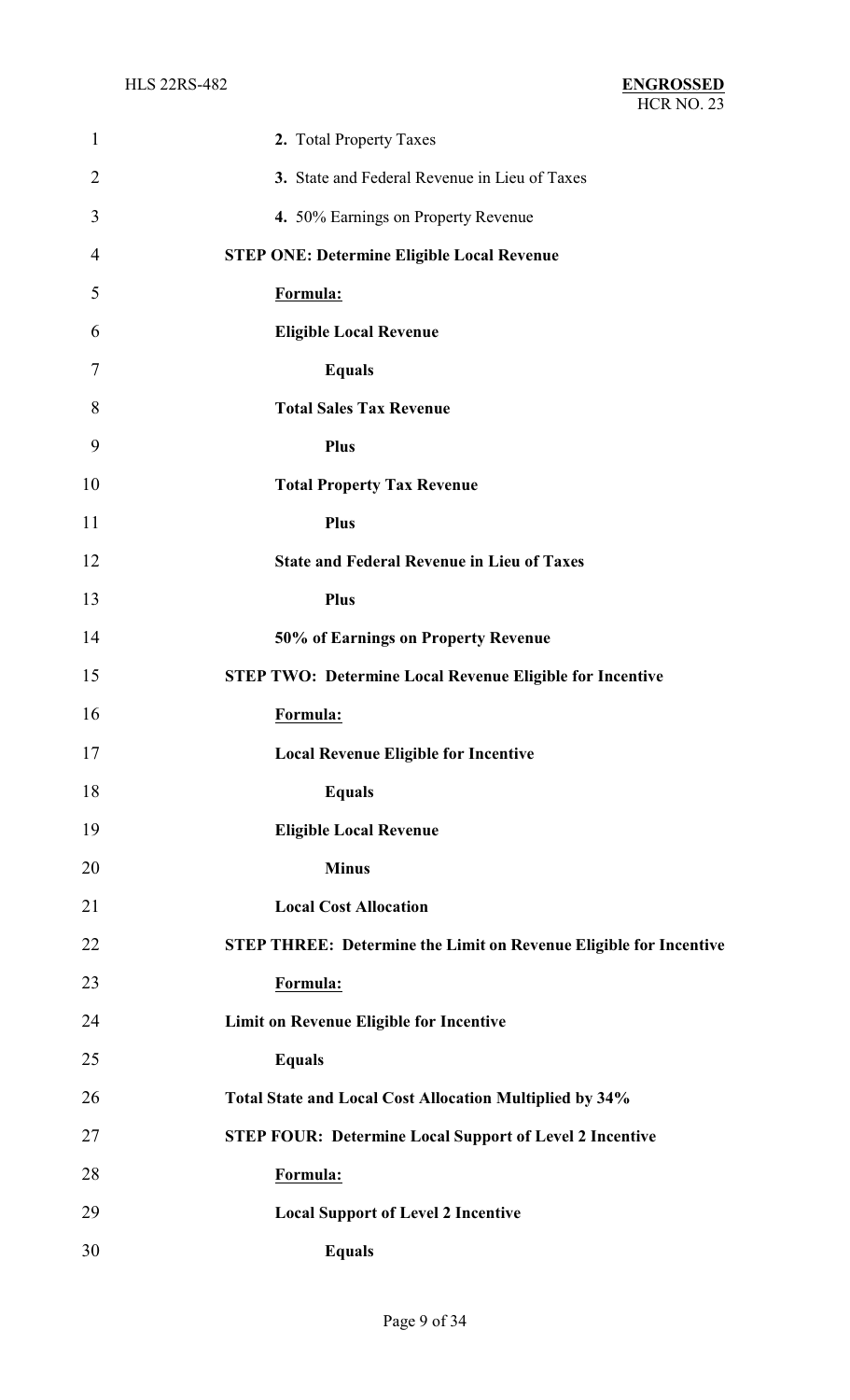| $\mathbf{1}$   |                | Lesser of Local Revenue Eligible for Incentive or Limit on Local              |
|----------------|----------------|-------------------------------------------------------------------------------|
| $\overline{2}$ |                | <b>Revenue Eligible for Incentive</b>                                         |
| 3              |                | <b>Multiplied by</b>                                                          |
| 4              |                | <b>Local Cost Allocation Percentage (Level 1)</b>                             |
| 5              |                | <b>Multiplied by</b>                                                          |
| 6              |                | <b>Level 2 Incentive Factor</b>                                               |
| 7              |                | <b>Level 2 Incentive Factor</b> - The Level 2 Incentive Factor determines the |
| 8              |                | amount of local support required in Level 2. In FY 2014-2015, the Level 2     |
| 9              |                | Incentive Factor is established at 1.72.                                      |
| 10             |                | <b>STEP FIVE: Determine State Cost of Level 2 Incentive</b>                   |
| 11             |                | Formula:                                                                      |
| 12             |                | <b>State Support of Level 2 Incentive</b>                                     |
| 13             |                | <b>Equals</b>                                                                 |
| 14             |                | Lesser of Local Revenue Eligible for Incentive or Limit on Local              |
| 15             |                | <b>Revenue Eligible for Incentive</b>                                         |
|                |                |                                                                               |
| 16             |                | <b>Minus</b>                                                                  |
| 17             |                | <b>Local Support of Level 2 Incentive</b>                                     |
| 18             | $\mathbf{C}$ . | <b>Level 3: Legislative Allocations</b>                                       |
| 19             |                | Level 3 provides funding for three programs that address funding for school   |
| 20             |                | systems and schools regarding teacher and support worker pay raises,          |
| 21             |                | historical formula allocations, and mandated operating costs, and are in      |
| 22             |                | addition to allocations provided in Level 1 and 2. These allocations are as   |
| 23             |                | follows:                                                                      |
| 24             |                | Formula:                                                                      |
| 25             |                | <b>Total Level 3 Legislative Allocations</b>                                  |
| 26             |                | <b>Equals</b>                                                                 |
| 27             |                | <b>Continuation Pay Raises</b>                                                |
| 28             |                | Plus                                                                          |
| 29             |                | <b>Historical Formula Allocation</b>                                          |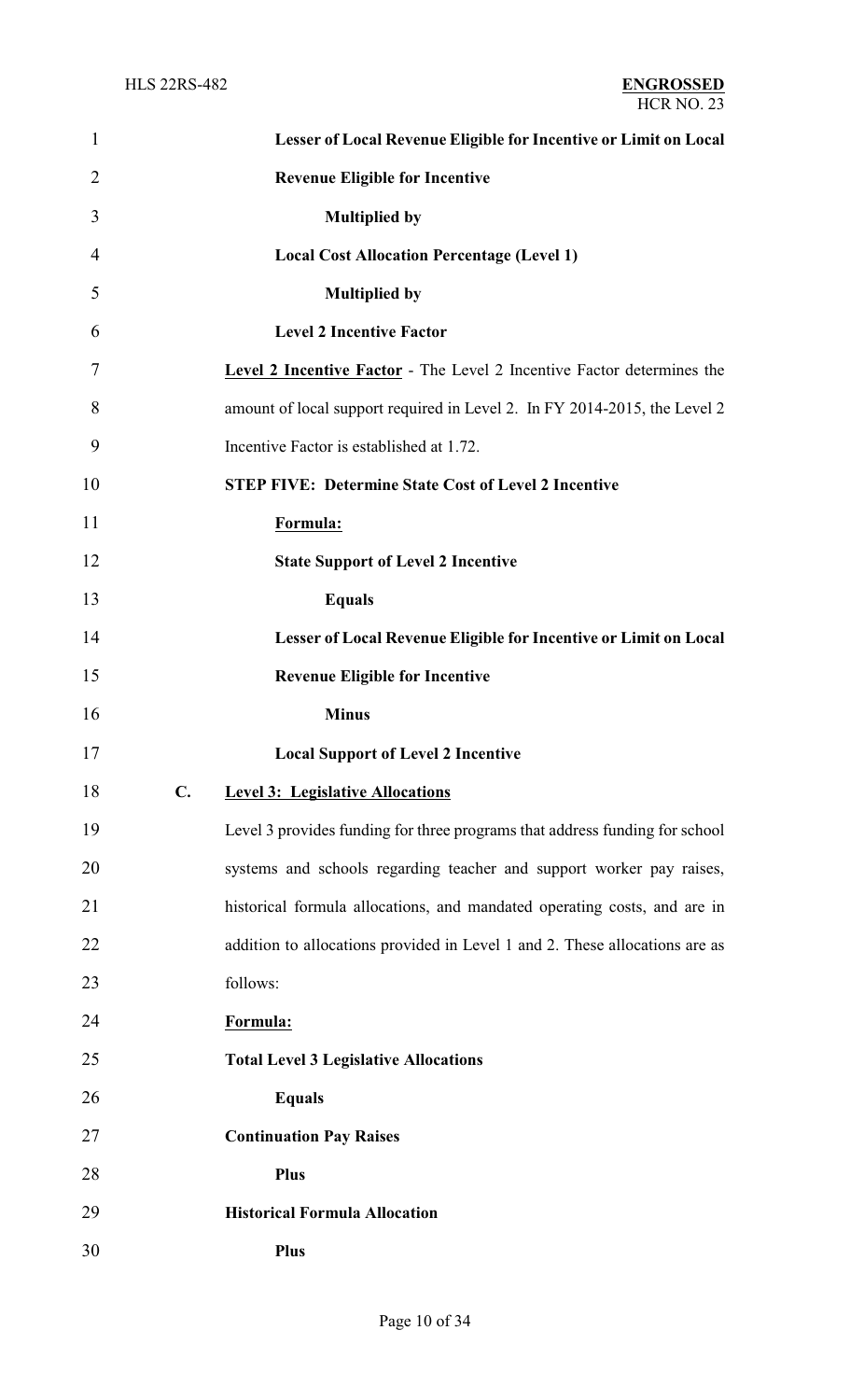| $\mathbf{1}$   | Mandated Costs in Health Insurance, Retirement, and Fuel                            |
|----------------|-------------------------------------------------------------------------------------|
| $\overline{2}$ | <b>STEP ONE: Calculate Continuation Funding for Pay Raises</b>                      |
| 3              | 1.<br>Certificated Personnel Pay Raises were implemented in four recent years to    |
| $\overline{4}$ | assist in increasing Teacher and School Leader pay to the Southern Regional         |
| 5              | Average. These funds continue to be provided directly to systems and schools to     |
| 6              | support these increased salaries.                                                   |
| 7              | Certificated Personnel Pay Raises provided in 2001-2002, 2006-2007,<br>a.           |
| 8              | 2007-2008, and 2008-2009 will continue for each school system and school            |
| 9              | based on the calculated per pupil amount times the February 1 Student               |
| 10             | Membership Count.                                                                   |
| 11             | Non-certificated Support Worker Pay Raises were implemented in three<br>2.          |
| 12             | recent years to assist with increasing these salaries.                              |
| 13             | Non-certificated Support Worker Pay Raises provided in 2002-2003,<br>a.             |
| 14             | 2006-2007, and 2007-2008 will continue for each school system and school            |
| 15             | based on the calculated per pupil amount times the February 1 Student               |
| 16             | Membership Count.                                                                   |
| 17             | This provision applies to city and parish school systems, Recovery School<br>3.     |
| 18             | District, New Orleans Center for Creative Arts (NOCCA), Louisiana School for        |
| 19             | Math, Science, and the Arts (LSMSA), Thrive Academy, Special School District        |
| 20             | (SSD), Legacy Type 2 Charter Schools, New Type 2 Charter Schools, Type 3B           |
| 21             | Charter Schools, Louisiana State University, Southern University, and University of |
| 22             | Louisiana at Lafayette Lab schools, and Office of Juvenile Justice (OJJ).           |
| 23             | <b>STEP TWO: Calculate Historical Formula Allocations</b>                           |
| 24             | Allocations for Insurance and Pay Raises - The following school systems             |
| 25             | are being provided continuing funding for the 1994 insurance supplement             |
| 26             | and employee pay raises provided by the Legislature beginning in 1997               |
| 27             | East Baton Rouge, Iberville, Jefferson, Lafayette,<br>through $1999$ :              |
| 28             | Plaquemines, Pointe Coupee, St. Charles, St. James, and West Feliciana.             |
| 29             | <b>Redistribution Allocation - After setting aside the insurance and pay raise</b>  |
| 30             | funding, the balance of the "Hold Harmless" funding was removed from                |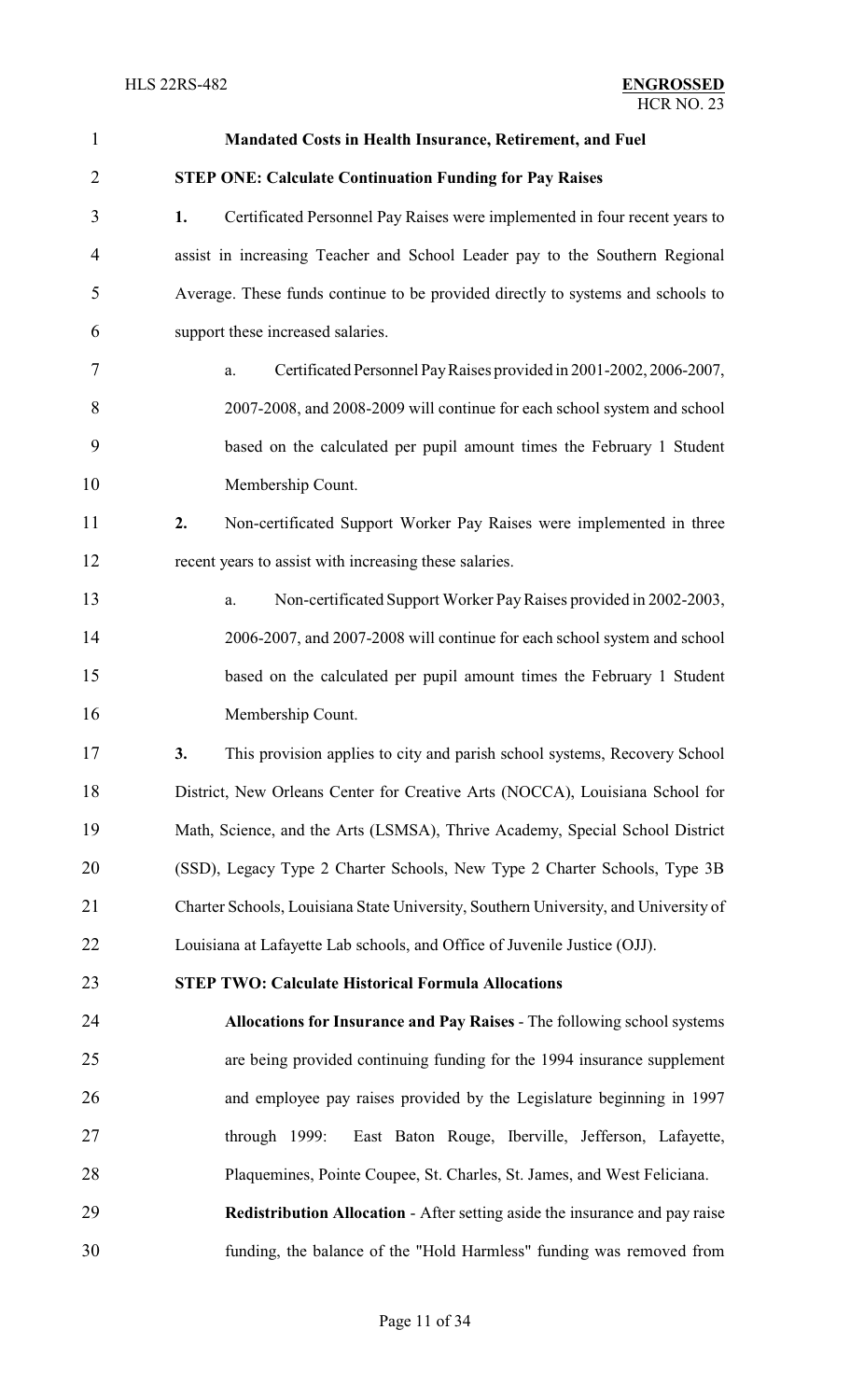| $\mathbf{1}$   | these school districts over ten years from 2006-2007 to 2016-2017:              |
|----------------|---------------------------------------------------------------------------------|
| $\overline{2}$ | Concordia, East Baton Rouge, Evangeline, Iberville, Jefferson, Plaquemines,     |
| 3              | St. Charles, St. James, and West Feliciana.                                     |
| 4              | The amount of funding removed from the districts listed above is reserved       |
| 5              | and redistributed to the remaining city, parish or other local public school    |
| 6              | systems or schools. The total amount is divided by the total number of          |
| 7              | students within these same city, parish or other local public school systems    |
| 8              | or schools to calculate a per pupil amount. The allocation is determined        |
| 9              | using the per pupil amount multiplied by the current year student count.        |
| 10             | <b>STEP THREE: Determine Allocation for Increasing Mandated Costs in Health</b> |
| 11             | <b>Insurance, Retirement, and Fuel</b>                                          |
| 12             | City, parish or other local public school systems or schools shall receive a    |
| 13             | minimum of \$100.00 for each student in the prior year February 1               |
| 14             | membership to offset these increasing operational costs.                        |
| 15             | The following formula is applied to determine the Level 1, 2, and 3 State Cost  |
| 16             | <b>Allocation Per Pupil:</b>                                                    |
| 17             | Formula:                                                                        |
| 18             | Level 1, 2, and 3 State Cost Allocation Per Pupil                               |
| 19             | <b>Equals</b>                                                                   |
| 20             | <b>Level 1 State Cost Allocation Per Pupil</b>                                  |
| 21             | <b>Plus</b>                                                                     |
| 22             | <b>Level 2 State Cost Allocation Per Pupil</b>                                  |
| 23             | <b>Plus</b>                                                                     |
| 24             | <b>Level 3 State Cost Allocation Per Pupil</b>                                  |
| 25             | <b>Level 4: Supplementary Allocations</b><br>D.                                 |
| 26             | <b>Specific Needs Allocations</b><br>1.                                         |
| 27             | Specific Needs Allocations provide funding for four allocations for specific    |
| 28             | purposes and is in addition to system level allocations from Levels 1, 2, and   |
| 29             | 3. These allocations are as follows:                                            |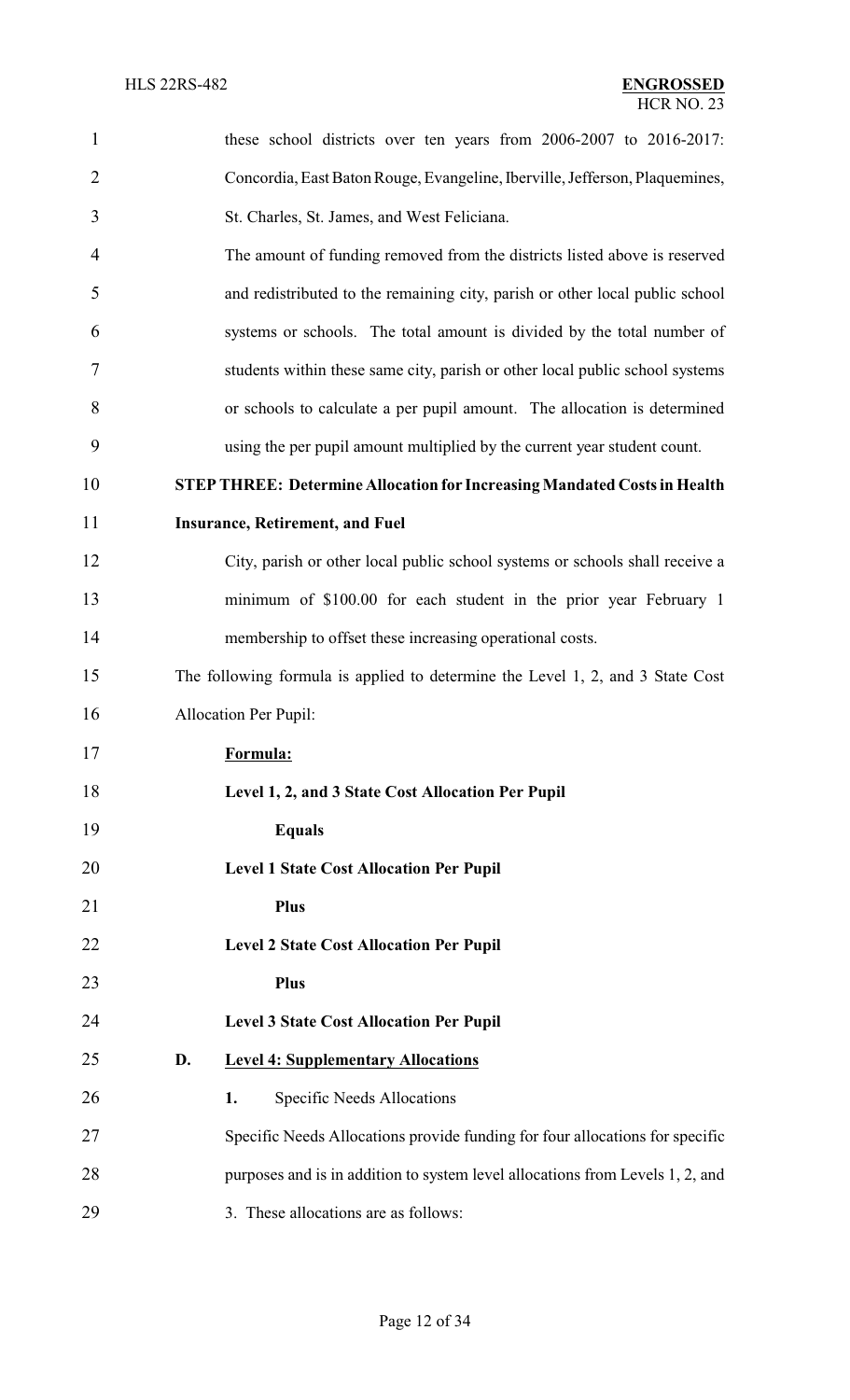| 1  | Formula:                                                                           |
|----|------------------------------------------------------------------------------------|
| 2  | <b>Total Level 4 Supplementary Allocations</b>                                     |
| 3  | <b>Equals</b>                                                                      |
| 4  | <b>International Language Associate Program Salary and Stipend</b>                 |
| 5  | <b>Allocation</b>                                                                  |
| 6  | <b>Plus</b>                                                                        |
| 7  | <b>Career Development Allocation</b>                                               |
| 8  | <b>Plus</b>                                                                        |
| 9  | <b>High Cost Services Assistance Allocation</b>                                    |
| 10 | <b>Plus</b>                                                                        |
| 11 | <b>Supplemental Course Allocation</b>                                              |
| 12 | <b>Plus</b>                                                                        |
| 13 | 2019-20 Certificated and Non-Certificated Pay Raises                               |
| 14 | <b>Plus</b>                                                                        |
| 15 | 2021-22 Certificated and Non-Certificated Pay Raises                               |
| 16 | <b>Plus</b>                                                                        |
| 17 | 2022-23 Certificated and Non-Certificated Pay Raises                               |
| 18 | <b>Plus</b>                                                                        |
| 19 | <b>Certificated Mentor Teacher Stipend</b>                                         |
| 20 | <b>STEP ONE: Calculate International Language Associate Salary and Stipend</b>     |
| 21 | <b>Allocation</b>                                                                  |
| 22 | Salary Allocation - Any city, parish, or other public school system or school      |
| 23 | employing an International Language Associate or a graduate of the Escadrille      |
| 24 | Louisiane program shall receive a supplemental allocation from State Board of      |
| 25 | Elementary and Secondary Education of \$21,000 per teacher. The state shall        |
| 26 | maintain support of the International Language Associate program at a maximum of   |
| 27 | 300 International Language Associates employed in any given year.                  |
| 28 | These teachers shall be paid by the employing city, parish, or other local         |
| 29 | public school system or school at least the state average classroom teacher salary |
| 30 | (without PIP) by years of experience and degree beginning with year three. Of the  |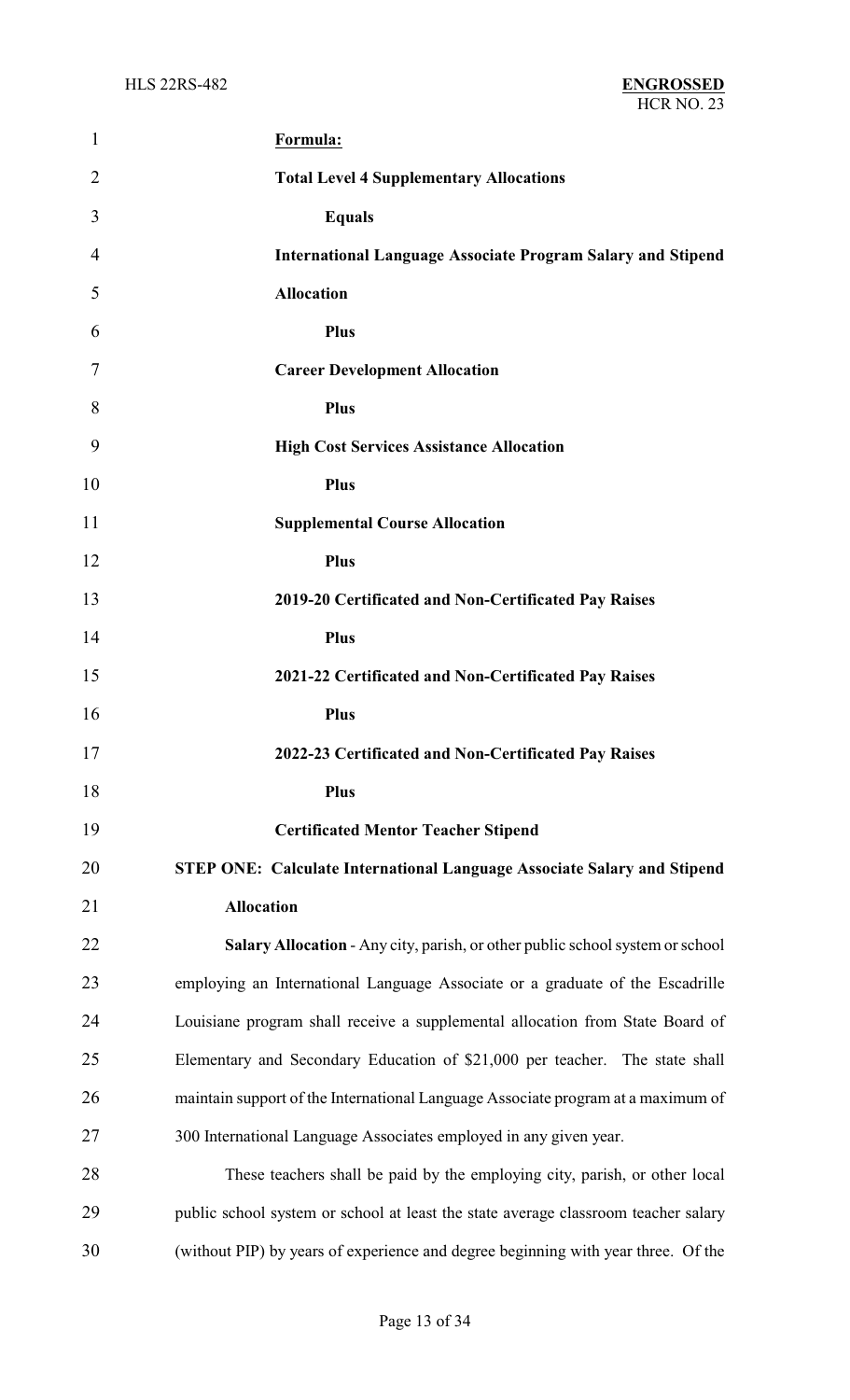- 1 \$21,000 allocation, \$20,000 shall be allocated to the school where the teacher is employed and the funds used to support the total cost of the teacher salary, and the remaining amount shall be associated with costs of VISA sponsorship pursuant to
- State Board of Elementary and Secondary Education regulations.

 **Stipend Allocation** - First year teachers will receive an installation incentive of an additional \$6,000; second and third year teachers will receive a retention incentive of an additional \$4,000. These amounts must be provided to each International Associate Teacher or Escadrille Louisiane graduate by each school district or school in which they are employed.

#### **STEP TWO: Career Development Allocation**

 The cost of providing materials and equipment, course tuition, and teacher credentialing and training to attain a statewide industry-based credential is above and beyond the cost typically required for high school courses. An allocation will be provided to support the development of these technical courses required for statewide credentials in city and parish school systems and other public schools.

16 The first step in the allocation is to calculate six percent (6%) of the MFP State and Local Base Cost Per Pupil to determine the Career Development Per Pupil Amount. The Career Development Per Pupil Amount will be provided for each qualifying student course enrollment in grades 9 through 12.

20 If a city or parish school system receives less than \$25,000 from the Career Development Per Pupil Amount, then the city or parish school system will be provided an economies of scale minimum allocation of \$25,000. If other public school systems and schools containing grades 9 through 12 receive less than \$10,000 from the Per Pupil Amount, then the other public school systems and schools containing grades 9 through 12 will be provided an economies of scale minimum allocation of \$10,000.

**Formula:**

 **Career Development Allocation Per Pupil Equals MFP State and Local Base Cost Per Pupil**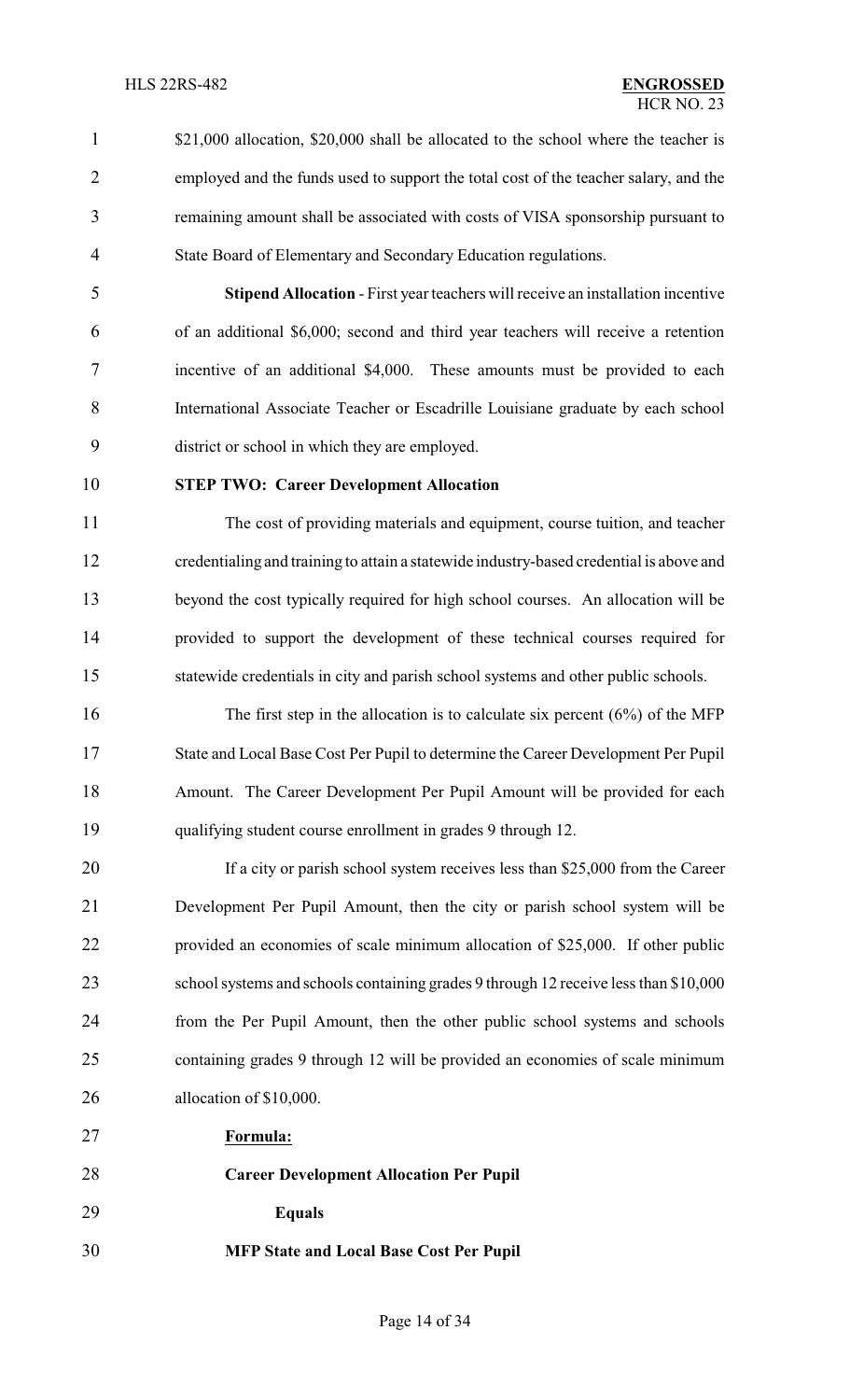| 1              | <b>Multiplied By</b>                                                                     |
|----------------|------------------------------------------------------------------------------------------|
| $\overline{2}$ | Six Percent (6%)                                                                         |
| 3              | Formula:                                                                                 |
| 4              | <b>Career Development Allocation</b>                                                     |
| 5              | <b>Equals</b>                                                                            |
| 6              | <b>Career Development Allocation Per Pupil</b>                                           |
| 7              | <b>Multiplied By</b>                                                                     |
| 8              | <b>Qualifying Student Course Enrollments</b>                                             |
| 9              | in Grades 9 through 12                                                                   |
| 10             | <b>STEP THREE: Calculate High Cost Services Assistance</b>                               |
| 11             | High cost services for students with disabilities generate a particular budget           |
| 12             | challenge for city, parish, and other public school systems and schools.                 |
| 13             | In an effort to assist with these expenses, an allocation will be provided to            |
| 14             | city, parish, and other public school systems and schools which submit                   |
| 15             | documentation as required by the Louisiana Department of Education substantiating        |
| 16             | that the prior year cost of services for a specific student exceeds three times the most |
| 17             | recent state average total expenditure per pupil amount.                                 |
| 18             | Once costs associated with providing services for a student with a disability            |
| 19             | or disabilities have been verified, the city or parish school system or other public     |
| 20             | school will be eligible to receive an allocation to assist with these costs.<br>The      |
| 21             | allocation will be limited by the amount budgeted for the High Cost Services             |
| 22             | Assistance Allocation. So as to be equitably distributed, the total allocation provided  |
| 23             | to city and parish school systems versus other public schools shall be proportional      |
| 24             | to the share of total qualifying applications submitted by city and parish school        |
| 25             | systems versus other public schools.                                                     |
| 26             | The first step in the allocation will be to calculate the impact of these costs          |
| 27             | on the budget of the school system or school using the latest available state and local  |
| 28             | revenue data. The High Cost Services requested for reimbursement will be reduced         |
| 29             | by the MFP state and local amount allocated on behalf of each student from Levels        |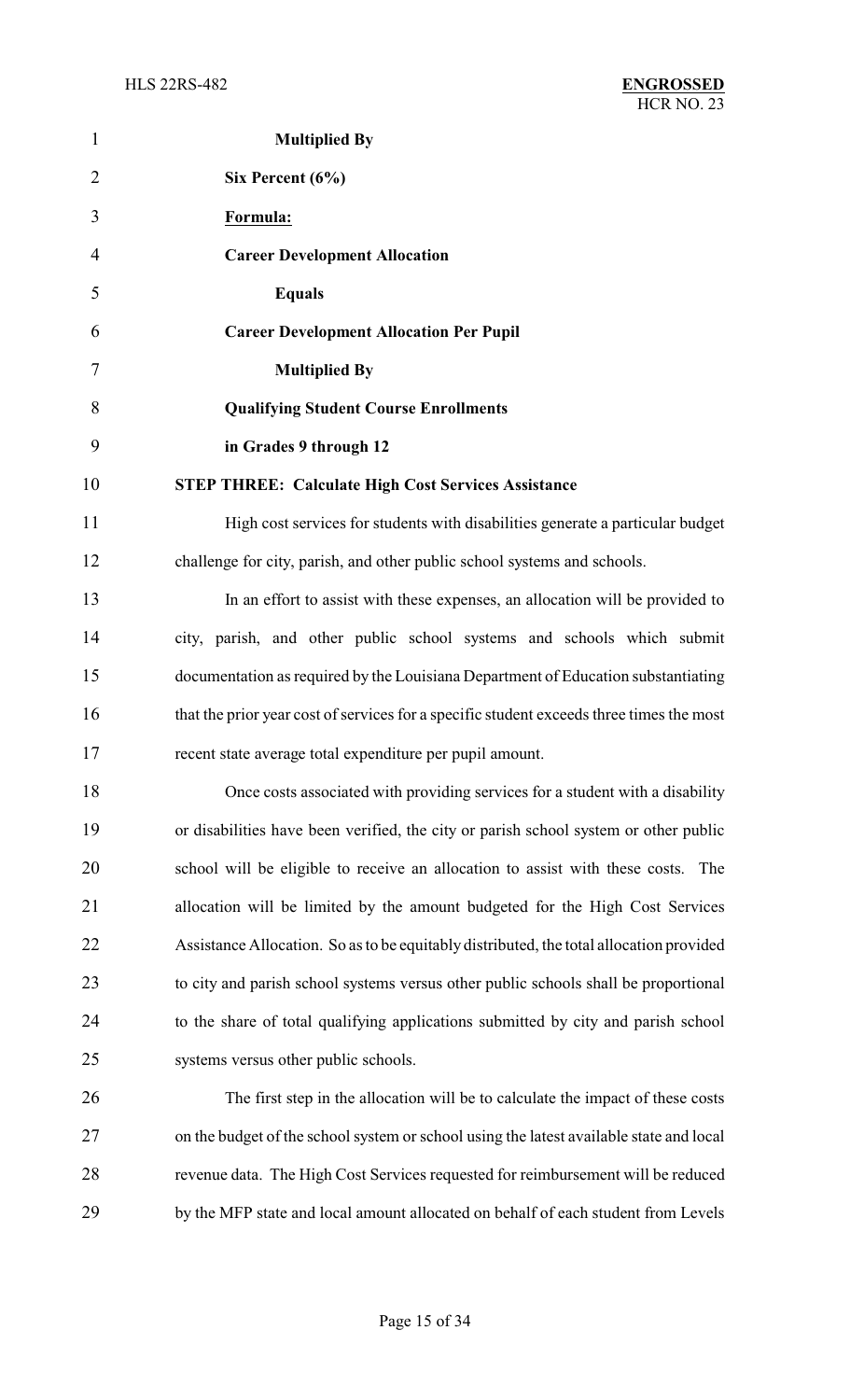| $\mathbf{1}$   | 1, 2, and 3. The next step will rank the Percent $(\%)$ Impact from highest to lowest |
|----------------|---------------------------------------------------------------------------------------|
| $\overline{2}$ | percent, with two separate rank listings for school systems and other public schools. |
| 3              | Formula:                                                                              |
| 4              | Percent (%) Impact on Budget                                                          |
| 5              | <b>Equals</b>                                                                         |
| 6              | <b>Cost of Services</b>                                                               |
| 7              | <b>Divided By</b>                                                                     |
| 8              | <b>Total State and Local Revenue</b>                                                  |
| 9              | The two ranked listings will be divided into four tiers and allocations will be       |
| 10             | provided based on a percentage from one hundred percent reimbursement in the          |
| 11             | highest funded tier with smaller percentages reimbursed in the lower tiers based on   |
| 12             | where the school system or school falls within the tiers on one of the two lists.     |
| 13             | <b>STEP FOUR: Calculate Supplemental Course Allocation</b>                            |
| 14             | Pursuant to R.S. 17:4002.1 through 4002.6, the Supplemental Course                    |
| 15             | Allocation shall provide for the cost of secondary course choices specifically        |
| 16             | approved by the State Board of Elementary and Secondary Education. For each city      |
| 17             | and parish school system and other public school, the allocation shall equal the      |
| 18             | number of students enrolled in grades 7 through 12 as of February 1 each year         |
| 19             | multiplied by \$70 per pupil.                                                         |
| 20             | Formula:                                                                              |
| 21             | Supplemental Course Allocation for School Systems or Other Public                     |
| 22             | <b>Schools</b>                                                                        |
| 23             | <b>Equals</b>                                                                         |
| 24             | <b>Supplemental Course Allocation Per Pupil</b>                                       |
| 25             | <b>Multiplied By</b>                                                                  |
| 26             | <b>Number of Students in Grades 7 through 12</b>                                      |
| 27             | If the entire allocation is not committed by the city or parish public school         |
| 28             | systems or other public school by a date set forth by the Louisiana Department of     |
| 29             | Education, the original allocation will be reduced by the uncommitted amount. The     |
| 30             | total uncommitted amount from each city or parish public school systems or other      |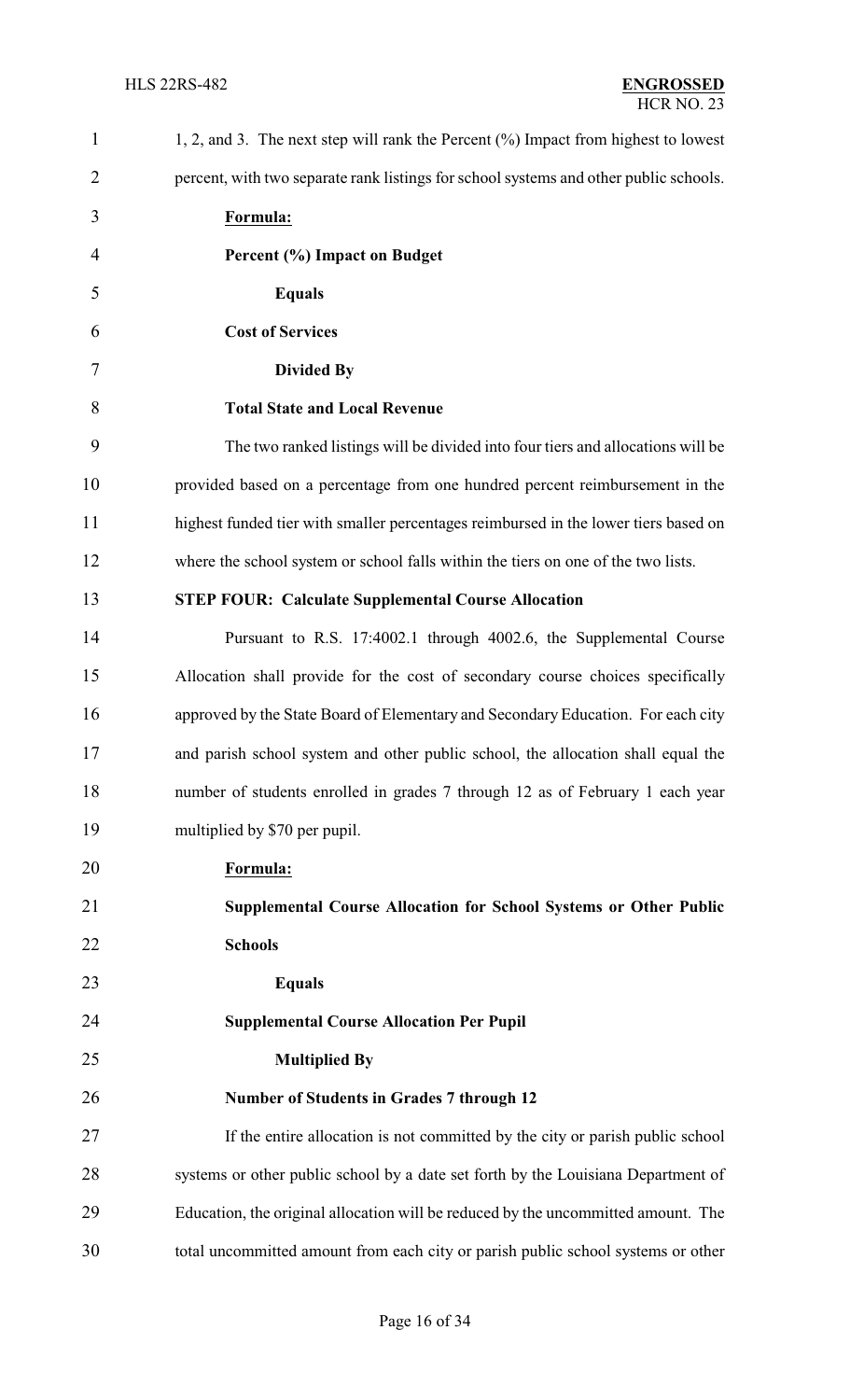public school will be reallocated to those city or parish public school systems or other public schools that obligated one hundred percent of their original allocation based on criteria set forth by the Louisiana Department of Education.

**STEP FIVE: Calculate 2019-20 Certificated and Non-Certificated Pay Raises**

#### **1. Certificated Personnel Pay Raise**

 Each city, parish, or other public school district or school shall receive \$1,000 plus the current year annual retirement contribution rate as established for the Teachers'Retirement System of Louisiana in the actuarial valuation approved by the Public Retirement Systems' Actuarial Committee based on the staffing data submitted to the official department personnel data reporting system as of October 1 to provide an across the board \$1,000 pay 12 raise and any associated retirement for K-12 classroom educators and other certificated K-12 personnel defined per Louisiana Department of Education Bulletin 1929 to include:

 Teachers (all function codes 1000-2200s, object code 112); Therapists/Specialists/Counselors(function codes 1000-2200s, object code 113); School Site-based Principals, Assistant Principals, and 18 Other School Administrators (function code 2400s, object code 111); Central Office Certificated Administrators (functioncodes1000-2200 & 2324, 2831, and 2832 (excluding 2130s), object code 111); School Nurses (function code 2134, object code 118); and Sabbaticals (function codes 1000-2200s, 2134, and 2400s, object code 140).

### **2. Non-Certificated Personnel Pay Raise**

 Each city, parish, or other public school district or school shall receive \$500 plus the current year annual retirement contribution rate as established for the Louisiana School Employees' Retirement System in the actuarial valuation approved by the Public Retirement Systems' Actuarial Committee based on the staffing data submitted to the official department personnel data reporting system as of October 1 to provide an across the board \$500 pay raise and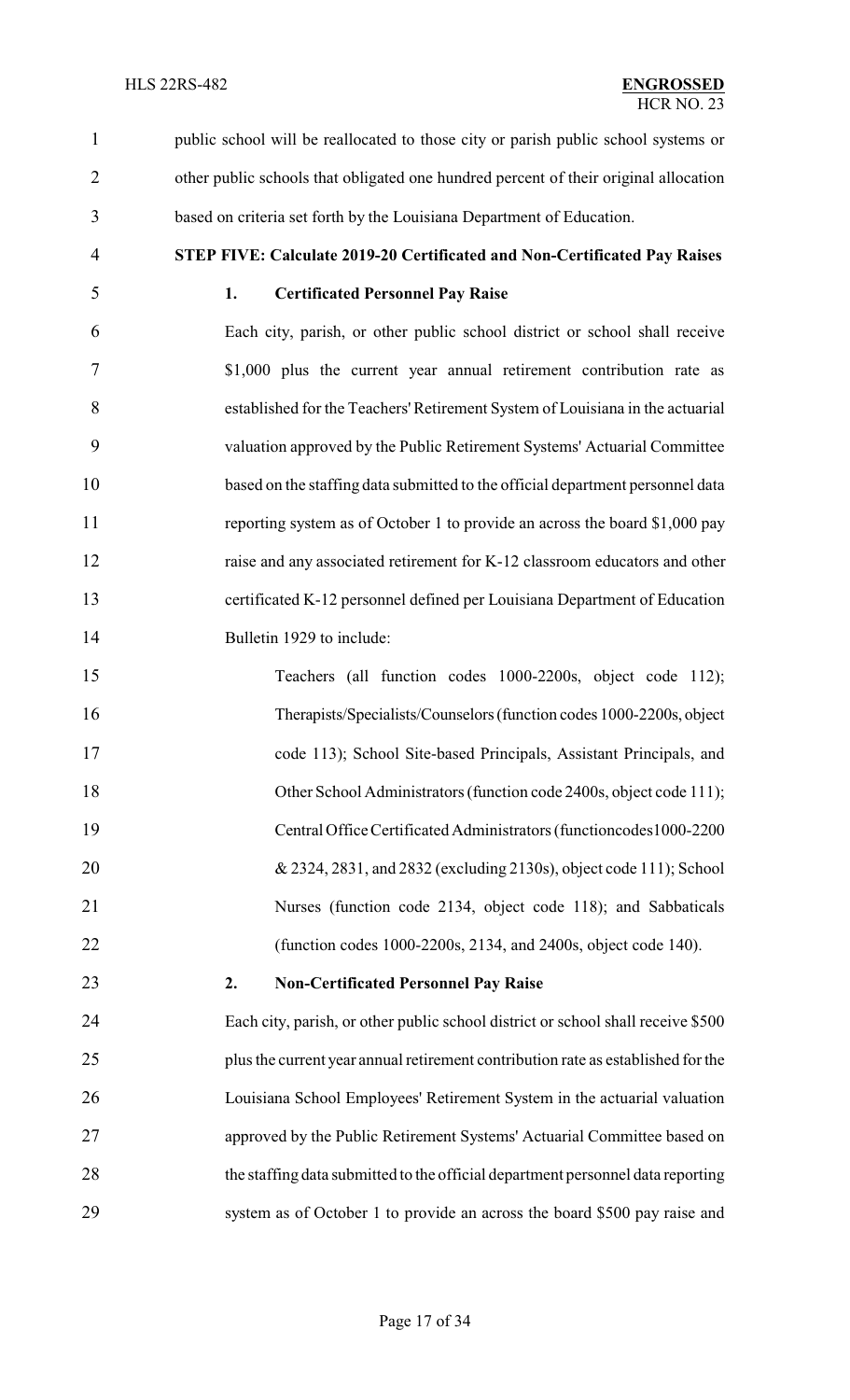| $\mathbf{1}$   | associated retirement for non-certificated K-12 personnel defined per            |
|----------------|----------------------------------------------------------------------------------|
| $\overline{2}$ | Louisiana Department of Education Bulletin 1929 to include:                      |
| 3              | Aides (function codes 1000-4900s, object code 115); Support                      |
| $\overline{4}$ | Supervisors (function codes 2130s, 2300s (excluding 2311, 2321,                  |
| 5              | 2324, 2831 and 2832) and 2500-4900s, object code 111);                           |
| 6              | Clerical/Secretarial (function codes 1000-4900s, object code 114);               |
| 7              | Service Workers (function codes 1000-4900s, object code 116);                    |
| 8              | Skilled Craftsmen (function codes 1000-4900s, object code 117);                  |
| 9              | Degreed Professionals (function codes 1000-4900s, (excluding                     |
| 10             | 2134s) object code 118); and Other Personnel (function codes                     |
| 11             | 1000-4900s, object codes 100, 110 and 119).                                      |
| 12             | STEP SIX: Calculate 2021-22 Certificated and Non-Certificated Pay Raises         |
| 13             | <b>Certificated Personnel Pay Raise</b><br>1.                                    |
| 14             | Each city, parish, or other public school district or school shall receive \$800 |
| 15             | plus the current year annual retirement contribution rate as established for the |
| 16             | Teachers' Retirement System of Louisiana in the actuarial valuation approved     |
| 17             | by the Public Retirement Systems' Actuarial Committee based on the staffing      |
| 18             | data submitted to the official department personnel data reporting system as     |
| 19             | of October 1 to provide an across the board \$800 pay raise and any              |
| 20             | associated retirement for K-12 classroom educators and other certificated        |
| 21             | K-12 personnel defined per Louisiana Department of Education Bulletin            |
| 22             | 1929 to include:                                                                 |
| 23             | Teachers (all function codes 1000-2200s, object code 112);                       |
| 24             | Therapists/Specialists/Counselors (function codes 1000-2200s, object             |
| 25             | code 113); School Site-based Principals, Assistant Principals, and               |
| 26             | Other School Administrators (function code 2400s, object code 111);              |
| 27             | Central Office Certificated Administrators (function codes 1000-2200             |
| 28             | & 2324, 2831, and 2832 (excluding 2130s), object code 111); School               |
| 29             | Nurses (function code 2134, object code 118); and Sabbaticals                    |
| 30             | (function codes 1000-2200s, 2134, and 2400s, object code 140).                   |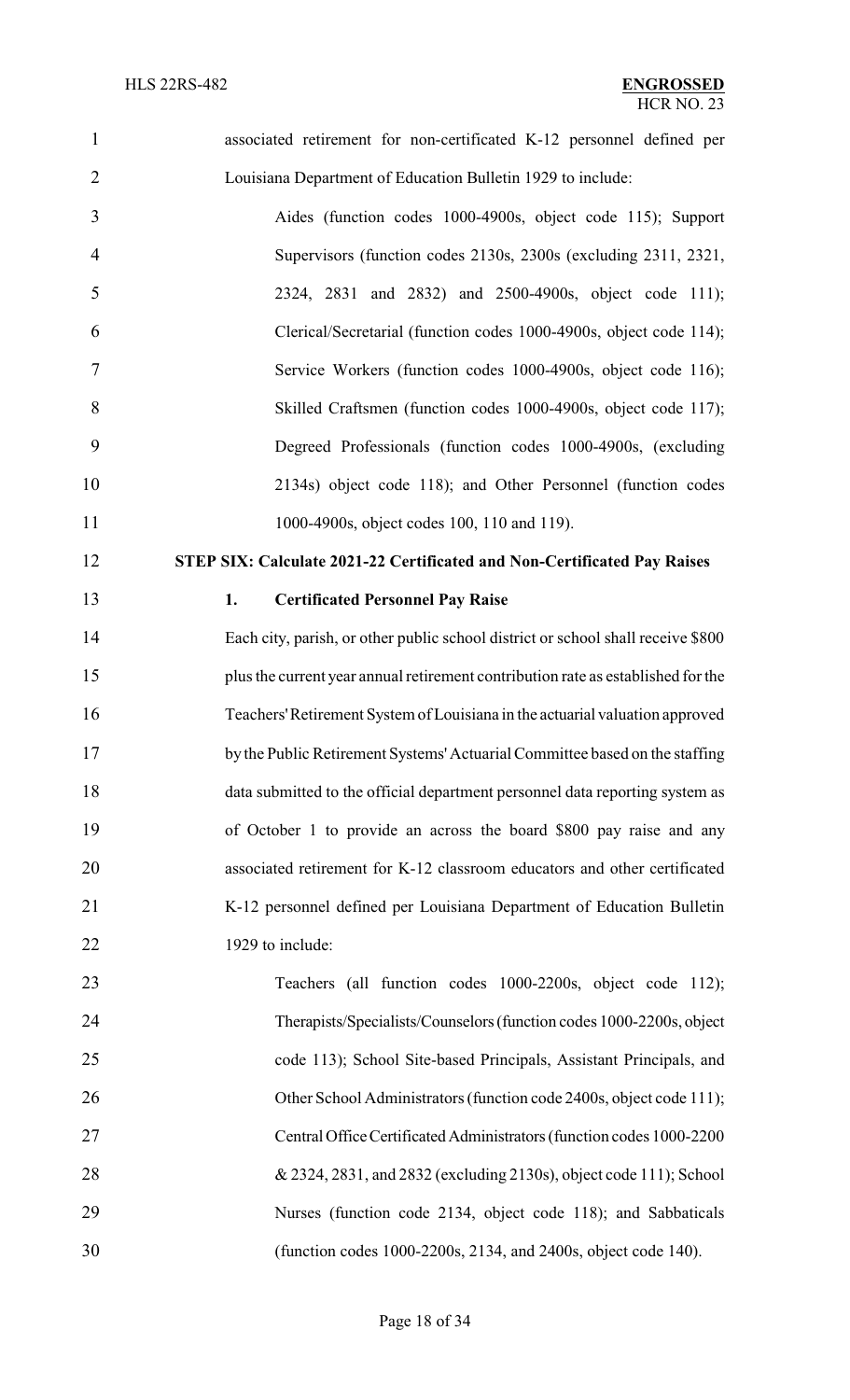#### **2. Non-Certificated Personnel Pay Raise**

 Each city, parish, or other public school district or school shall receive \$400 plus the current year annual retirement contribution rate as established for the Louisiana School Employees' Retirement System in the actuarial valuation approved by the Public Retirement Systems' Actuarial Committee based on the staffing data submitted to the official department personnel data reporting system as of October 1 to provide an across the board \$400 pay raise and associated retirement for non-certificated K-12 personnel defined per Louisiana Department of Education Bulletin 1929 to include:

 Aides (function codes 1000-4900s, object code 115); Support Supervisors (function codes 2130s, 2300s (excluding 2311, 2321, 2324, 2831 and 2832) and 2500-4900s, object code 111); Clerical/Secretarial (function codes 1000-4900s, object code 114); Service Workers (function codes 1000-4900s, object code 116); Skilled Craftsmen (function codes 1000-4900s, object code 117); Degreed Professionals (function codes 1000-4900s, (excluding 2134s) object code 118); and Other Personnel (function codes 1000-4900s, object codes 100, 110 and 119).

**STEPSEVEN: Calculate 2022-23 Certificated and Non-Certificated Pay Raises**

## **1. Certificated Personnel Pay Raise**

 Each city, parish, or other public school district or school shall receive 22 \$1,500 plus the current year annual retirement contribution rate as established for the Teachers'Retirement System of Louisiana in the actuarial valuation approved by the Public Retirement Systems' Actuarial Committee based on the staffing data submitted to the official department personnel data reporting system as of October 1 to provide an across the board \$1,500 pay raise and any associated retirement for K-12 classroom educators and other certificated K-12 personnel defined per Louisiana Department of Education Bulletin 1929 to include: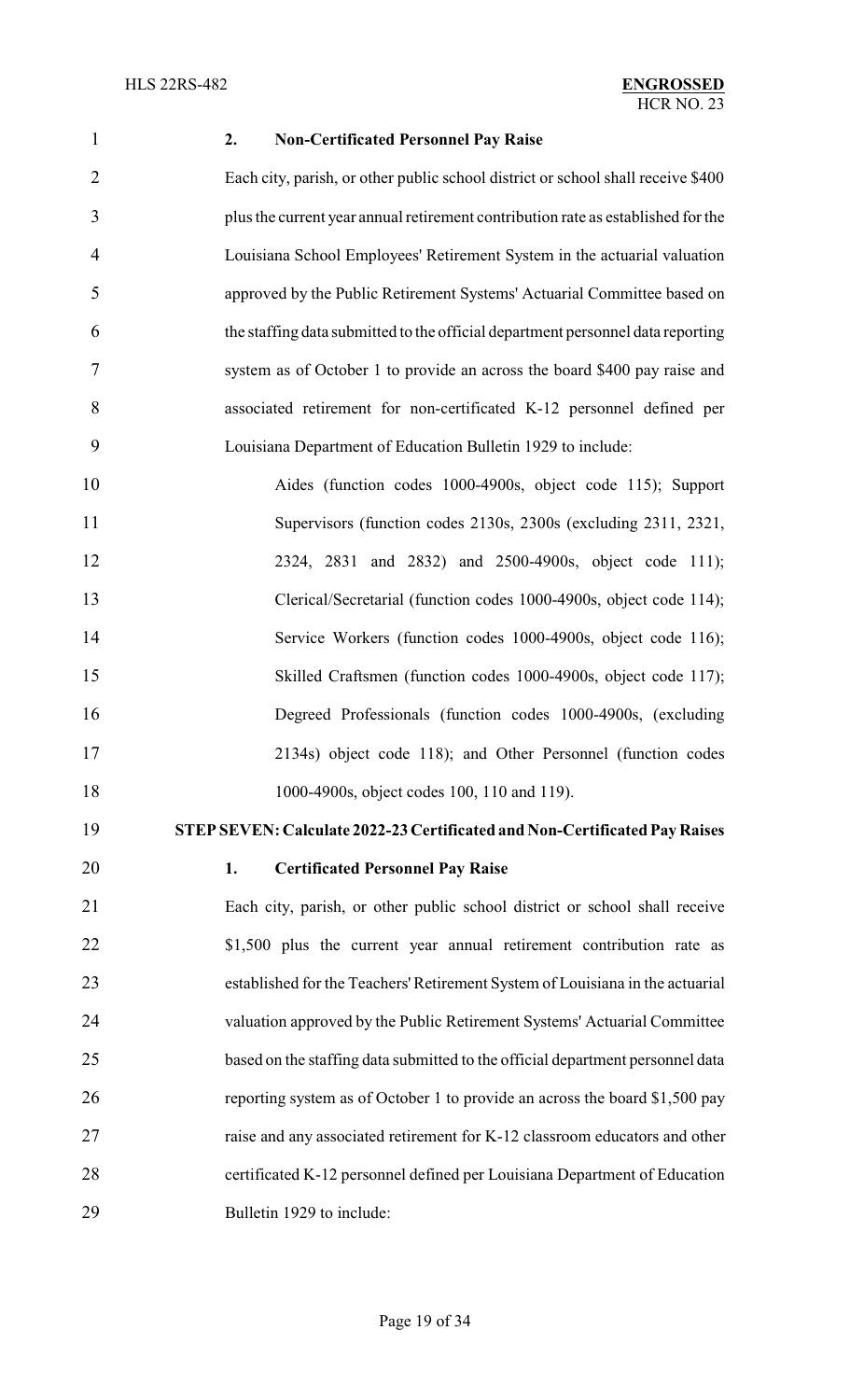| $\mathbf{1}$   | Teachers (all function codes 1000-2200s, object code 112);                       |
|----------------|----------------------------------------------------------------------------------|
| $\overline{2}$ | Therapists/Specialists/Counselors (function codes 1000-2200s, object             |
| 3              | code 113); School Site-based Principals, Assistant Principals, and               |
| 4              | Other School Administrators (function code 2400s, object code 111);              |
| 5              | Central Office Certificated Administrators (function codes 1000-2200             |
| 6              | & 2324, 2831, and 2832 (excluding 2130s), object code 111); School               |
| 7              | Nurses (function code 2134, object code 118); and Sabbaticals                    |
| 8              | (function codes 1000-2200s, 2134, and 2400s, object code 140).                   |
| 9              | <b>Non-Certificated Personnel Pay Raise</b><br>2.                                |
| 10             | Each city, parish, or other public school district or school shall receive \$750 |
| 11             | plus the current year annual retirement contribution rate as established for the |
| 12             | Louisiana School Employees' Retirement System in the actuarial valuation         |
| 13             | approved by the Public Retirement Systems' Actuarial Committee based on          |
| 14             | the staffing data submitted to the official department personnel data reporting  |
| 15             | system as of October 1 to provide an across the board \$750 pay raise and        |
| 16             | associated retirement for non-certificated K-12 personnel defined per            |
| 17             | Louisiana Department of Education Bulletin 1929 to include:                      |
| 18             | Aides (function codes 1000-4900s, object code 115); Support                      |
| 19             | Supervisors (function codes 2130s, 2300s (excluding 2311, 2321,                  |
| 20             | 2324, 2831 and 2832) and 2500-4900s, object code 111);                           |
| 21             | Clerical/Secretarial (function codes 1000-4900s, object code 114);               |
| 22             | Service Workers (function codes 1000-4900s, object code 116);                    |
| 23             | Skilled Craftsmen (function codes 1000-4900s, object code 117);                  |
| 24             | Degreed Professionals (function codes 1000-4900s, (excluding                     |
| 25             | 2134s) object code 118); and Other Personnel (function codes                     |
| 26             | 1000-4900s, object codes 100, 110 and 119).                                      |
| 27             | <b>STEP EIGHT: Calculate Certificated Mentor Teacher Stipend Allocation</b>      |

 The Louisiana teacher preparation model includes mentor teachers to support undergraduate year-long residents and post-baccalaureate certification residents. These mentor teachers are professionally trained, credentialed teachers with skills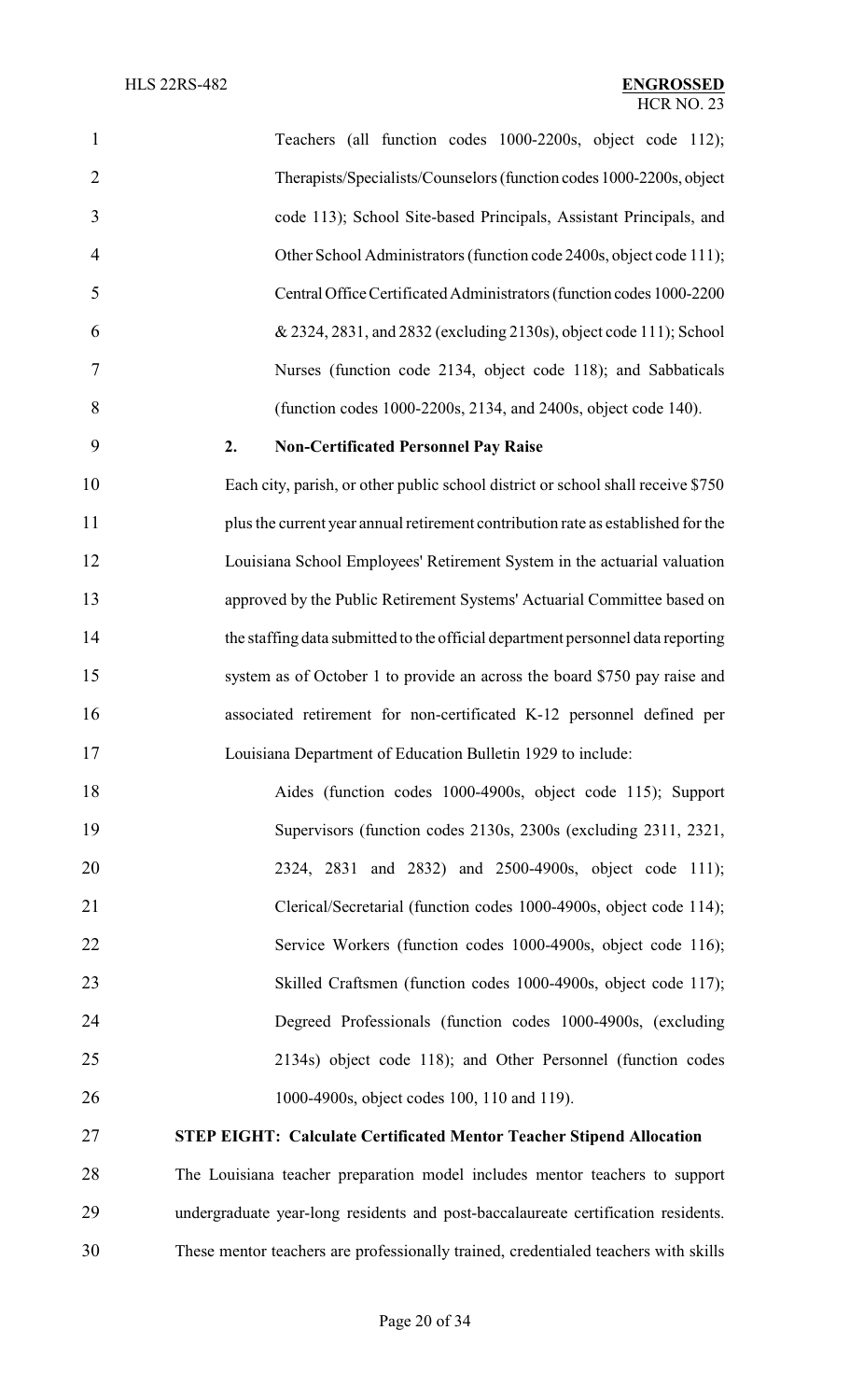| $\mathbf{1}$   | to support aspiring and new teachers. A \$2,000 stipend will be provided to city,     |  |  |  |  |  |
|----------------|---------------------------------------------------------------------------------------|--|--|--|--|--|
| $\overline{2}$ | parish, or other public school systems or schools for each employed certificated      |  |  |  |  |  |
| 3              | mentor teacher or teacher serving as the assigned mentor or record responsible for    |  |  |  |  |  |
| $\overline{4}$ | supporting undergraduate and post baccalaureate resident teachers. Each city, parish, |  |  |  |  |  |
| 5              | or other public school system or school shall receive an allocation equal to \$2,000  |  |  |  |  |  |
| 6              | multiplied by each certificated mentor teacher employed to support undergraduate      |  |  |  |  |  |
| 7              | or post baccalaureate residents as reported in the staffing data submitted to the     |  |  |  |  |  |
| 8              | official department personnel data reporting system as of October 1. School systems   |  |  |  |  |  |
| 9              | or schools receiving this funding allocation must provide the \$2,000 stipend to the  |  |  |  |  |  |
| 10             | qualifying mentor teacher(s).                                                         |  |  |  |  |  |
| 11             | <b>Allocations for Other Public Schools</b><br>2.                                     |  |  |  |  |  |
| 12             | STEP ONE: Louisiana State University, Southern University, and University             |  |  |  |  |  |
| 13             | of Louisiana at Lafayette Laboratory Schools                                          |  |  |  |  |  |
| 14             | <b>State Cost Allocation</b><br>1.                                                    |  |  |  |  |  |
| 15             | The February 1 Student Membership count at the Louisiana<br>a.                        |  |  |  |  |  |
| 16             | State University, Southern University, and University of                              |  |  |  |  |  |
| 17             | Louisiana at Lafayette Lab Schools shall be multiplied by the                         |  |  |  |  |  |
| 18             | Average State Cost Allocation Per Pupil to equal the                                  |  |  |  |  |  |
| 19             | Louisiana State University, Southern University, and                                  |  |  |  |  |  |
| 20             | University of Louisiana at Lafayette Lab Schools State Cost                           |  |  |  |  |  |
| 21             | Allocation.                                                                           |  |  |  |  |  |
| 22             | Funds appropriated for these schools shall be allocated to the<br>$\mathbf b$ .       |  |  |  |  |  |
| 23             | institution of higher education operating such a school. Each                         |  |  |  |  |  |
| 24             | such institution of higher education shall ensure the equitable                       |  |  |  |  |  |
| 25             | expenditure of such funds to operate such schools.                                    |  |  |  |  |  |
| 26             | <b>STEP TWO: Legacy Type 2 Charter Schools</b>                                        |  |  |  |  |  |
| 27             | A Legacy Type 2 Charter school is a Type 2 Charter school approved by the State       |  |  |  |  |  |
| 28             | Board of Elementary and Secondary Education before July 1, 2008.                      |  |  |  |  |  |
| 29             | <b>State Cost Allocation</b><br>1.                                                    |  |  |  |  |  |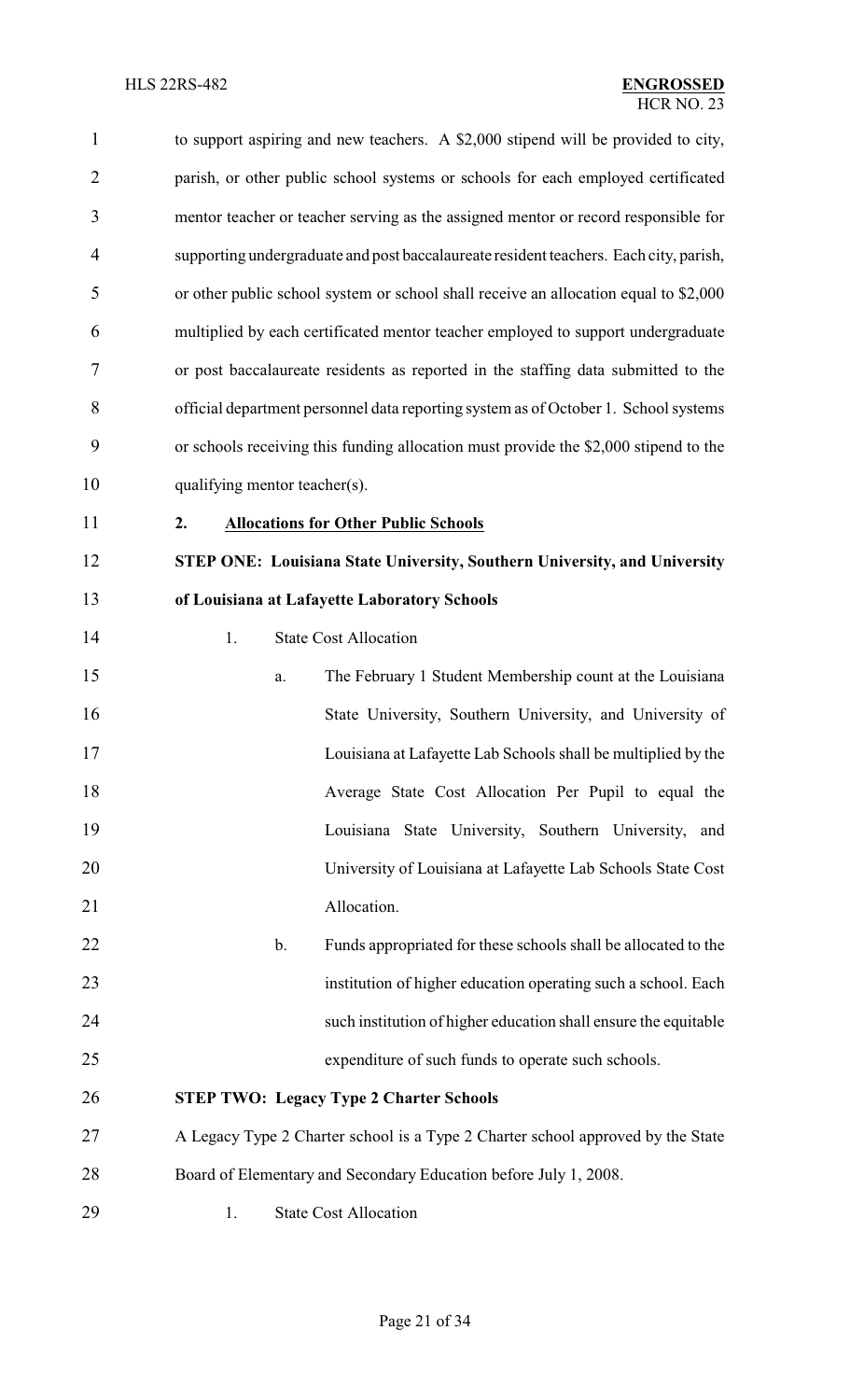| $\mathbf{1}$   |    | Any Legacy Type 2 Charter school shall annually be allocated<br>a.            |  |  |  |
|----------------|----|-------------------------------------------------------------------------------|--|--|--|
| $\overline{2}$ |    | funds as determined by applying the formula contained in R.S.                 |  |  |  |
| 3              |    | 17:3995.                                                                      |  |  |  |
| $\overline{4}$ |    | The State Cost Allocation equals the number of students<br>$\mathbf b$ .      |  |  |  |
| 5              |    | multiplied by the State Per Pupil for the system where the student            |  |  |  |
| 6              |    | resides.                                                                      |  |  |  |
| 7              | 2. | <b>Local Cost Allocation</b>                                                  |  |  |  |
| 8              |    | Any Legacy Type 2 Charter school shall annually be allocated<br>a.            |  |  |  |
| 9              |    | funds as determined by applying the formula contained in R.S.                 |  |  |  |
| 10             |    | 17:3995.                                                                      |  |  |  |
| 11             |    | The Local Cost Allocation equals the number of students<br>b.                 |  |  |  |
| 12             |    | multiplied by the Local Per Pupil for the system where the student            |  |  |  |
| 13             |    | resides.                                                                      |  |  |  |
| 14             |    | For any student enrolled in a Legacy Type 2 Charter school,<br>$\mathbf{c}$ . |  |  |  |
| 15             |    | the Local Cost Allocation shall be funded by the State.                       |  |  |  |
| 16             | 3. | The exclusion of any portion of local revenues specifically dedicated         |  |  |  |
| 17             |    | by the legislature or by voter approval to capital outlay or debt             |  |  |  |
| 18             |    | service shall be applicable only to a charter school housed in a              |  |  |  |
| 19             |    | facility or facilities provided by the district in which the charter          |  |  |  |
| 20             |    | school is located.                                                            |  |  |  |
| 21             |    | <b>STEP THREE: Office of Juvenile Justice (OJJ) Schools</b>                   |  |  |  |
| 22             | 1. | Eligible Schools - Any elementary and secondary school operated by            |  |  |  |
| 23             |    | the Office of Juvenile Justice (OJJ) in a secure care facility shall be       |  |  |  |
| 24             |    | considered a public elementary or secondary school and, as such, the          |  |  |  |
| 25             |    | Office of Juvenile Justice (OJJ) shall be annually appropriated funds         |  |  |  |
| 26             |    | for these students.                                                           |  |  |  |
| 27             | 2. | Eligible Students - Each student counted in the prior year average            |  |  |  |
| 28             |    | daily membership, as defined by the State Board of Elementary and             |  |  |  |
| 29             |    | Secondary Education in the Student Membership Definition, is                  |  |  |  |
| 30             |    | calculated by dividing the number of days the student is under the            |  |  |  |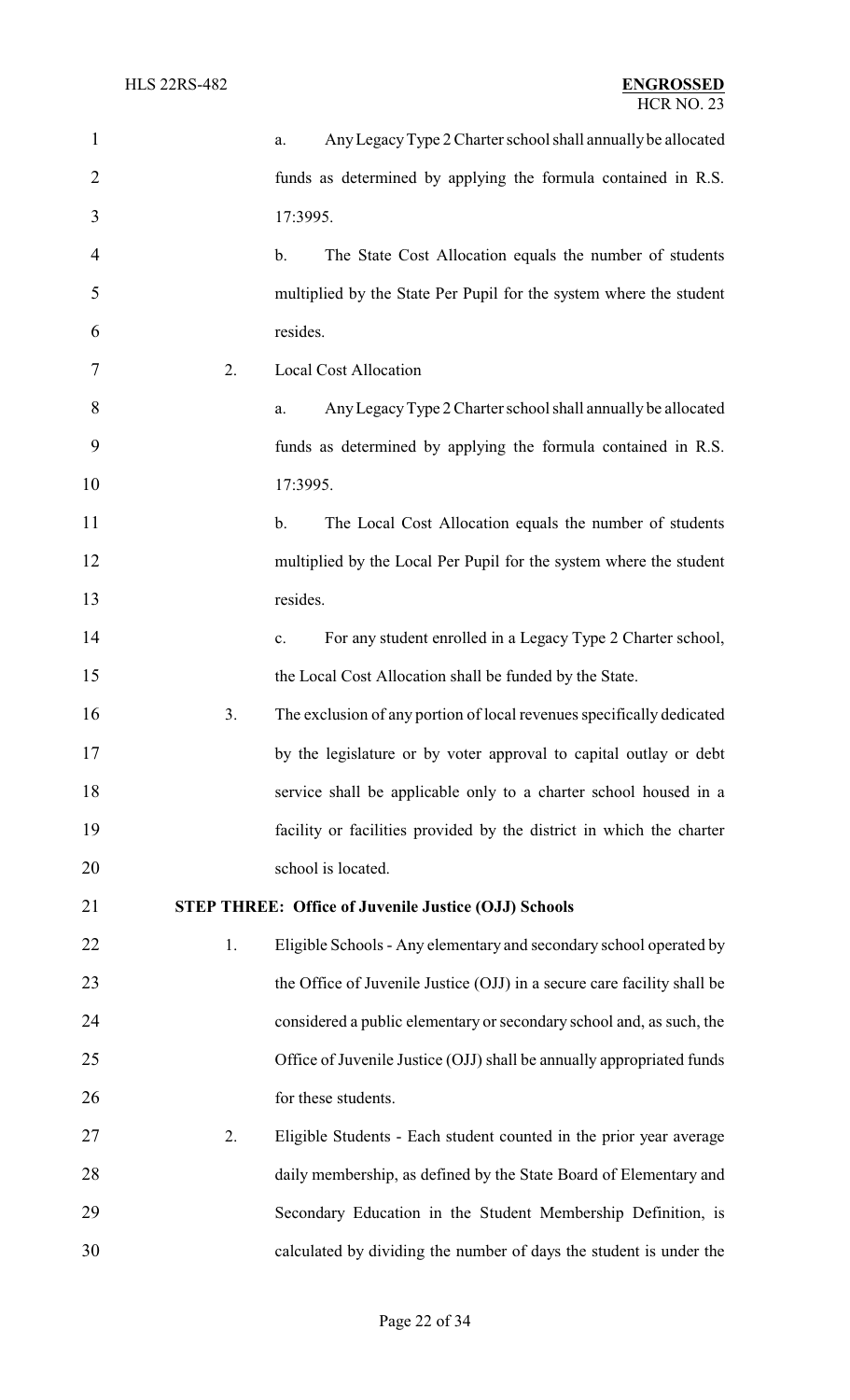| $\mathbf{1}$   |    | guidance and direction of teachers by the total instructional days       |
|----------------|----|--------------------------------------------------------------------------|
| $\overline{2}$ |    | during the specified school year.                                        |
| 3              | 3. | Allocation - The Office of Juvenile Justice (OJJ) shall annually be      |
| 4              |    | allocated funds for the eligible students. For each student enrolled in  |
| 5              |    | these schools, both a State Cost Allocation and a Local Cost             |
| 6              |    | Allocation shall be provided.                                            |
| 7              | 4. | <b>State Cost Allocation</b>                                             |
| 8              |    | The State Cost Allocation is equal to the State Cost Allocation<br>a.    |
| 9              |    | Per Pupil for the system where each student resided prior to             |
| 10             |    | adjudication multiplied by the prior year average daily membership       |
| 11             |    | of the Office of Juvenile Justice schools.                               |
| 12             |    | The State Cost Allocation Per Pupil allocation shall be<br>$\mathbf b$ . |
| 13             |    | adjusted based on a factor determined by the Louisiana Department        |
| 14             |    | of Education to provide for the differential in the number of            |
| 15             |    | educational days provided to the students in the custody of the Office   |
| 16             |    | of Juvenile Justice (OJJ).                                               |
| 17             |    | Additionally, the State Cost Allocation Per Pupil shall be<br>c.         |
| 18             |    | adjusted based on a factor determined by the Louisiana Department        |
| 19             |    | of Education to recognize the increased number of special education      |
| 20             |    | students in the Office of Juvenile Justice (OJJ) schools relative to the |
| 21             |    | state average special education student population.                      |
| 22             |    | d.<br>The average daily membership will be reconciled on an              |
| 23             |    | annual basis using the latest available data.                            |
| 24             | 5. | Local Cost Allocation                                                    |
| 25             |    | Each student counted in the prior year average daily<br>a.               |
| 26             |    | membership, as defined by the State Board of Elementary and              |
| 27             |    | Secondary Education, shall be provided for and funded from the           |
| 28             |    | minimum foundation program a Local Cost Allocation Per Pupil             |
| 29             |    | equal to the Local Cost Allocation Per Pupil for the district where the  |
| 30             |    | student resided prior to adjudication.                                   |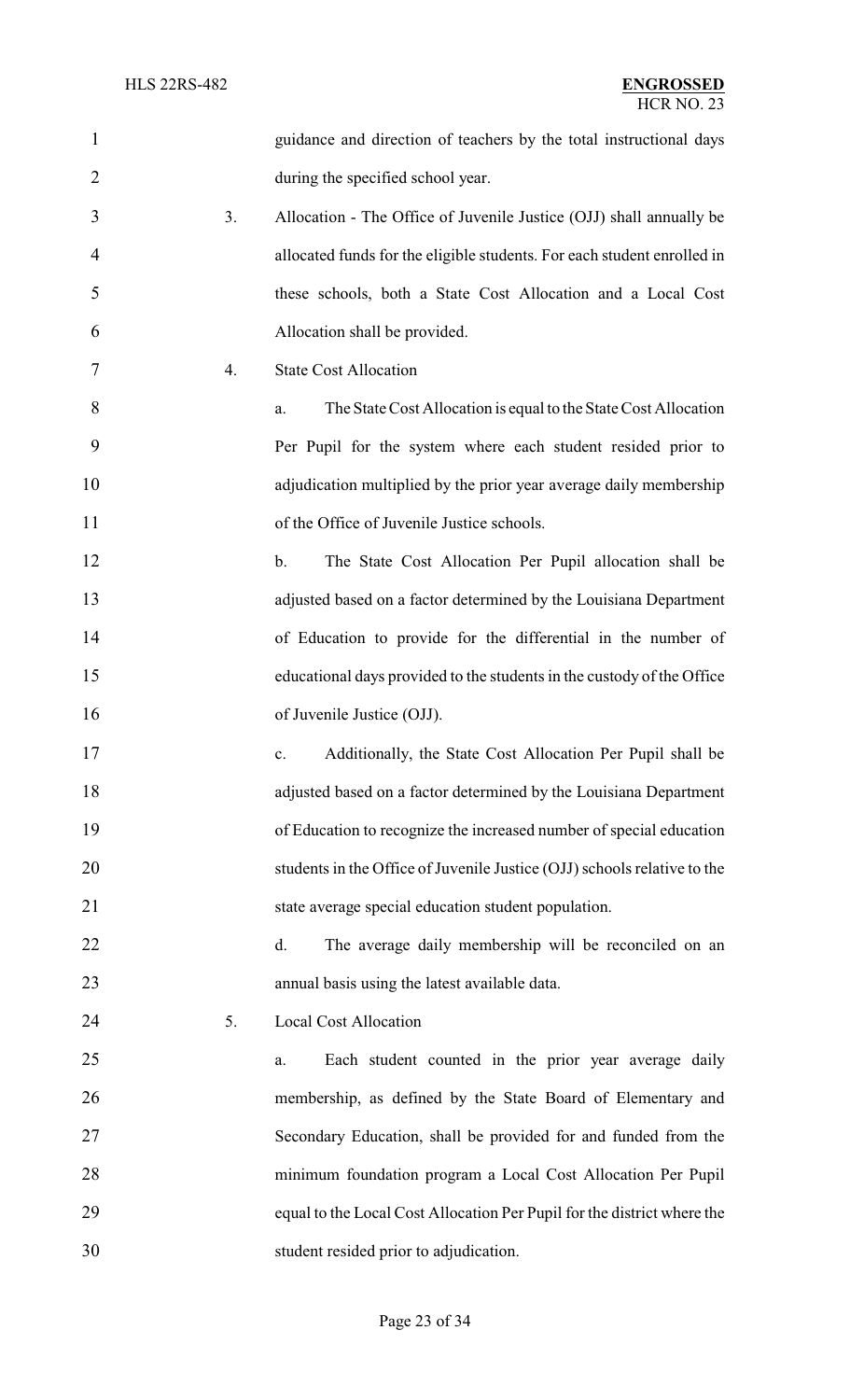| $\mathbf{1}$   |    | The Local Cost Allocation is equal to the Local Cost<br>$\mathbf b$ .         |
|----------------|----|-------------------------------------------------------------------------------|
| $\overline{2}$ |    | Allocation Per Pupil for the system where each student resided prior          |
| 3              |    | to adjudication multiplied by the prior year average daily                    |
| 4              |    | membership of the Office of Juvenile Justice schools.                         |
| 5              |    | For the purpose of the Local Cost Allocation Per Pupil, the<br>$\mathbf{c}$ . |
| 6              |    | average daily membership of the Office of Juvenile Justice (OJJ)              |
| 7              |    | shall be included in the membership counts of the city, parish, or            |
| 8              |    | other local public school board in which the student resided prior to         |
| 9              |    | adjudication to the Office of Juvenile Justice.                               |
| 10             |    | For a district(s) that shares local revenue, the allocation for<br>d.         |
| 11             |    | the Office of Juvenile Justice will be completed before the                   |
| 12             |    | calculation of local revenues.                                                |
| 13             |    | The Local Cost Allocation Per Pupil shall be funded with a<br>e.              |
| 14             |    | transfer of the MFP monthly amount representing the Local Cost                |
| 15             |    | Allocation Per Pupil from the city, parish, or other local public school      |
| 16             |    | board in which the attending students resided prior to adjudication to        |
| 17             |    | the Office of Juvenile Justice (OJJ).                                         |
| 18             |    | f.<br>The average daily membership will be reconciled on an                   |
| 19             |    | annual basis using the latest available data.                                 |
| 20             | 3. | <b>Mid-Year Student Allocations</b>                                           |
| 21             |    | Student counts in October and February may result in<br>a.                    |
| 22             |    | mid-year allocation adjustments for the following: city and parish            |
| 23             |    | school systems, Recovery School District, New Type 2 Charter                  |
| 24             |    | schools, Legacy Type 2 Charter schools, Type 3B Charter schools,              |
| 25             |    | Louisiana State University, Southern University, and University of            |
| 26             |    | Louisiana at Lafayette Lab schools, Louisiana School for Math,                |
| 27             |    | Science and the Arts (LSMSA), New Orleans Center for Creative                 |
| 28             |    | Arts (NOCCA), Thrive Academy, and Special School District (SSD).              |
| 29             |    | If the current year October 1 Mid-Year Student Count is more<br>$\mathbf b$ . |
| 30             |    | or less than the prior year February 1 student count, an adjustment to        |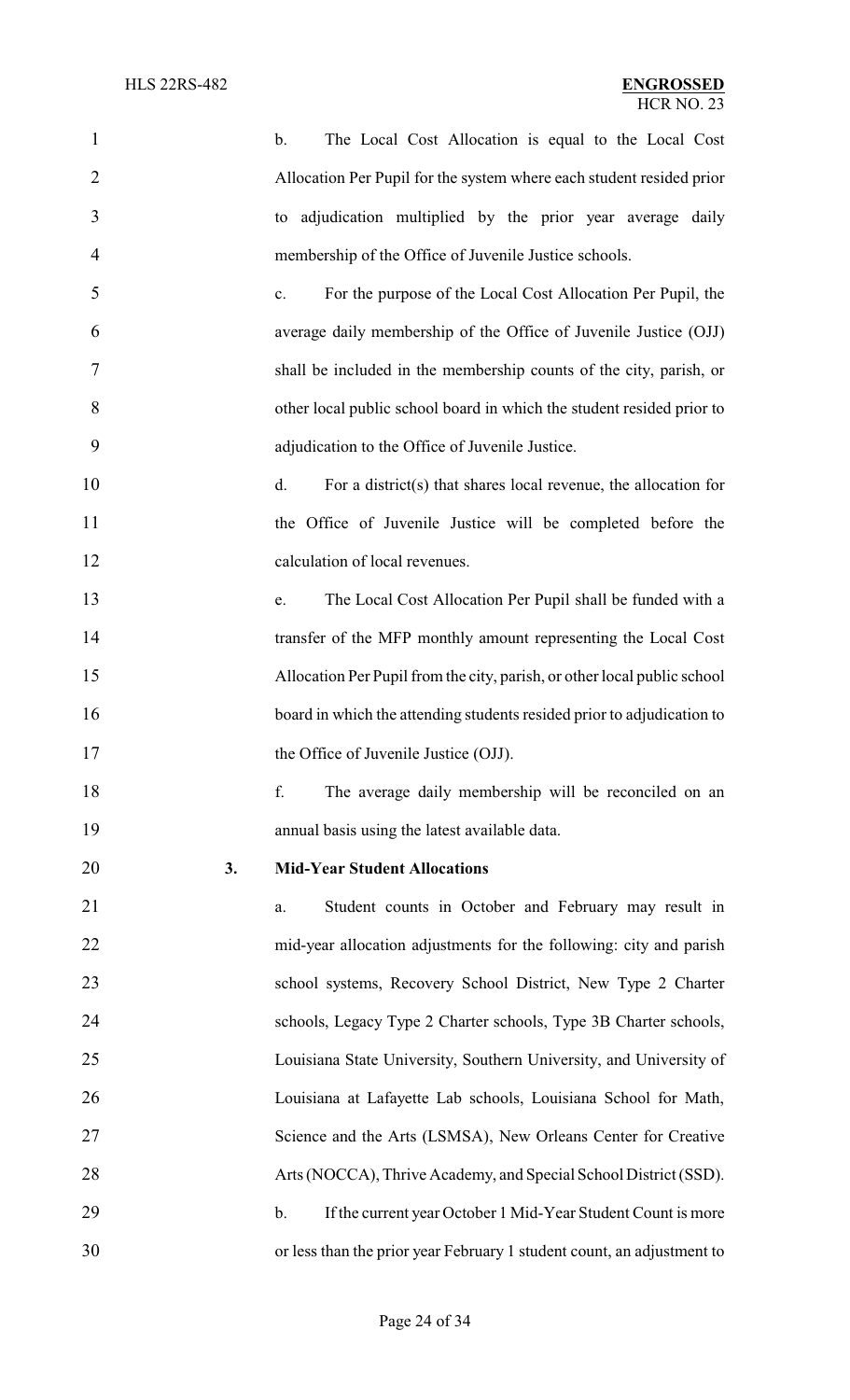| $\mathbf{1}$   | the current year allocation shall be made for each student gained or      |  |  |  |  |
|----------------|---------------------------------------------------------------------------|--|--|--|--|
| $\overline{2}$ | lost. The October adjustment equals the number of students gained         |  |  |  |  |
| 3              | or lost times the annual State Cost per pupil allocation amount for the   |  |  |  |  |
| 4              | system or school in which the change occurred. The February               |  |  |  |  |
| 5              | adjustment equals the number of students gained or lost times             |  |  |  |  |
| 6              | one-half of the State Cost per pupil allocation for the system or         |  |  |  |  |
| 7              | school in which the change occurred.                                      |  |  |  |  |
| 8              | Individual adjustments shall be made for increases or<br>c.               |  |  |  |  |
| 9              | decreases in the October or February Mid-Year Student Counts for          |  |  |  |  |
| 10             | the Recovery School District, the system of prior jurisdiction, and       |  |  |  |  |
| 11             | Type 5 Charter schools.                                                   |  |  |  |  |
| 12             | Mid-Year adjustments for the Recovery School District shall<br>d.         |  |  |  |  |
| 13             | utilize the final State Cost per pupil allocation for the system of prior |  |  |  |  |
| 14             | jurisdiction.                                                             |  |  |  |  |
| 15             | If the Recovery School District qualifies for an October<br>e.            |  |  |  |  |
| 16             | Mid-Year Adjustment to the State Cost per pupil allocation, a             |  |  |  |  |
| 17             | Mid-Year adjustment shall also be made to the Local Cost per pupil        |  |  |  |  |
| 18             | allocation for the system of prior jurisdiction. The October Local        |  |  |  |  |
| 19             | Cost per pupil allocation shall be recalculated based on updated          |  |  |  |  |
| 20             | revenue data for the system of prior jurisdiction. There shall be no      |  |  |  |  |
| 21             | recalculation of the Local Cost per pupil allocation in conjunction       |  |  |  |  |
| 22             | with the February 1 student count.                                        |  |  |  |  |
| 23             | f.<br>City, Parish, or Local public school systems or schools in the      |  |  |  |  |
| 24             | first year of operation are not eligible for an October Mid-Year          |  |  |  |  |
| 25             | However, their allocation will be finalized using<br>Adjustment.          |  |  |  |  |
| 26             | October 1 data. The newly opened city, parish, or local public school     |  |  |  |  |
| 27             | systems or schools will qualify for the February1 mid-year                |  |  |  |  |
| 28             | adjustment.                                                               |  |  |  |  |
| 29             | October and February Mid-Year Adjustments shall be<br>g.                  |  |  |  |  |
| 30             | combined and applied in the March through June payments.                  |  |  |  |  |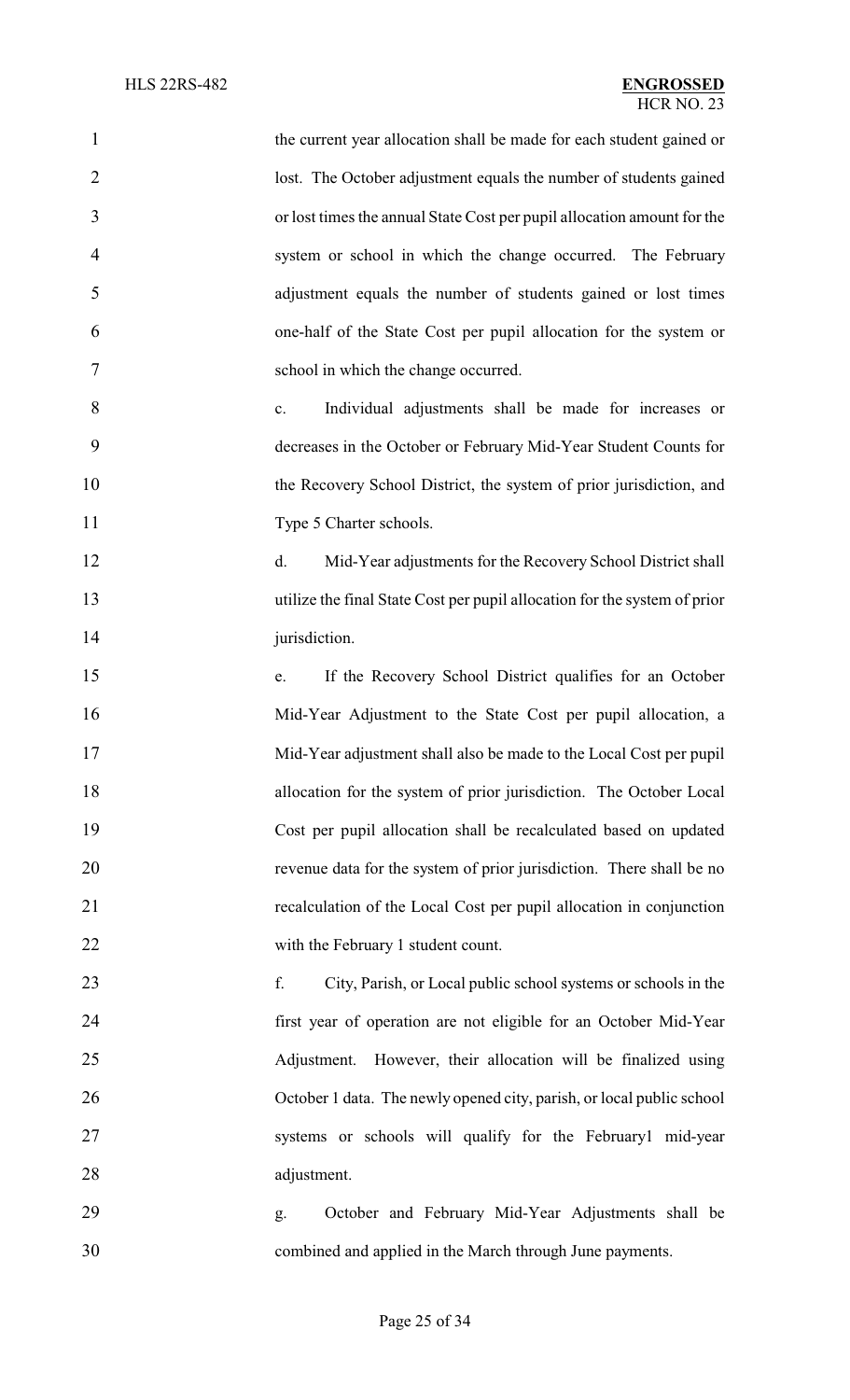| $\mathbf{1}$ |     | <b>Total MFP State Cost Allocation</b>                                        |
|--------------|-----|-------------------------------------------------------------------------------|
| 2            |     | Formula:                                                                      |
| 3            |     | <b>Total MFP State Cost Allocation</b>                                        |
| 4            |     | <b>Equals</b>                                                                 |
| 5            |     | <b>Level 1 State Cost Allocation</b>                                          |
| 6            |     | <b>Plus</b>                                                                   |
| 7            |     | <b>Level 2 State Cost Allocation</b>                                          |
| 8            |     | <b>Plus</b>                                                                   |
| 9            |     | <b>Level 3 State Cost Allocation</b>                                          |
| 10           |     | <b>Plus</b>                                                                   |
| 11           |     | <b>Level 4 State Cost Allocation</b>                                          |
| 12           | II. | FORMULA CALCULATIONS FOR STATE-APPROVED PUBLIC                                |
| 13           |     | <b>SCHOOLS</b>                                                                |
| 14           | A.  | <b>Recovery School District</b>                                               |
| 15           |     | <b>State Cost Allocation</b><br>1.                                            |
| 16           |     | Once all final calculations are made, the final State Cost<br>a.              |
| 17           |     | Allocation Per Pupil Amount for the city or parish school system              |
| 18           |     | which counted the Recovery School District students will be                   |
| 19           |     | multiplied by the February 1 Recovery School District Student                 |
| 20           |     | Membership Count to equal the Recovery School District State Cost             |
| 21           |     | Allocation.                                                                   |
| 22           |     | In a system with one or more Type 3B charter schools, if the<br>$\mathbf b$ . |
| 23           |     | Type 3B charter is not its own LEA, the local school system shall             |
| 24           |     | distribute minimum foundation program formula funds to each Type              |
| 25           |     | 3B charter school in the system pursuant to calculations determined           |
| 26           |     | by the Louisiana Department of Education. If the Type 3B charter is           |
| 27           |     | its own LEA, such payments shall be made to the Type 3B charter               |
| 28           |     | school by the Louisiana Department of Education. Such calculations            |
| 29           |     | shall include differentiated funding weights for certain students,            |
| 30           |     | including students identified as being eligible for special education         |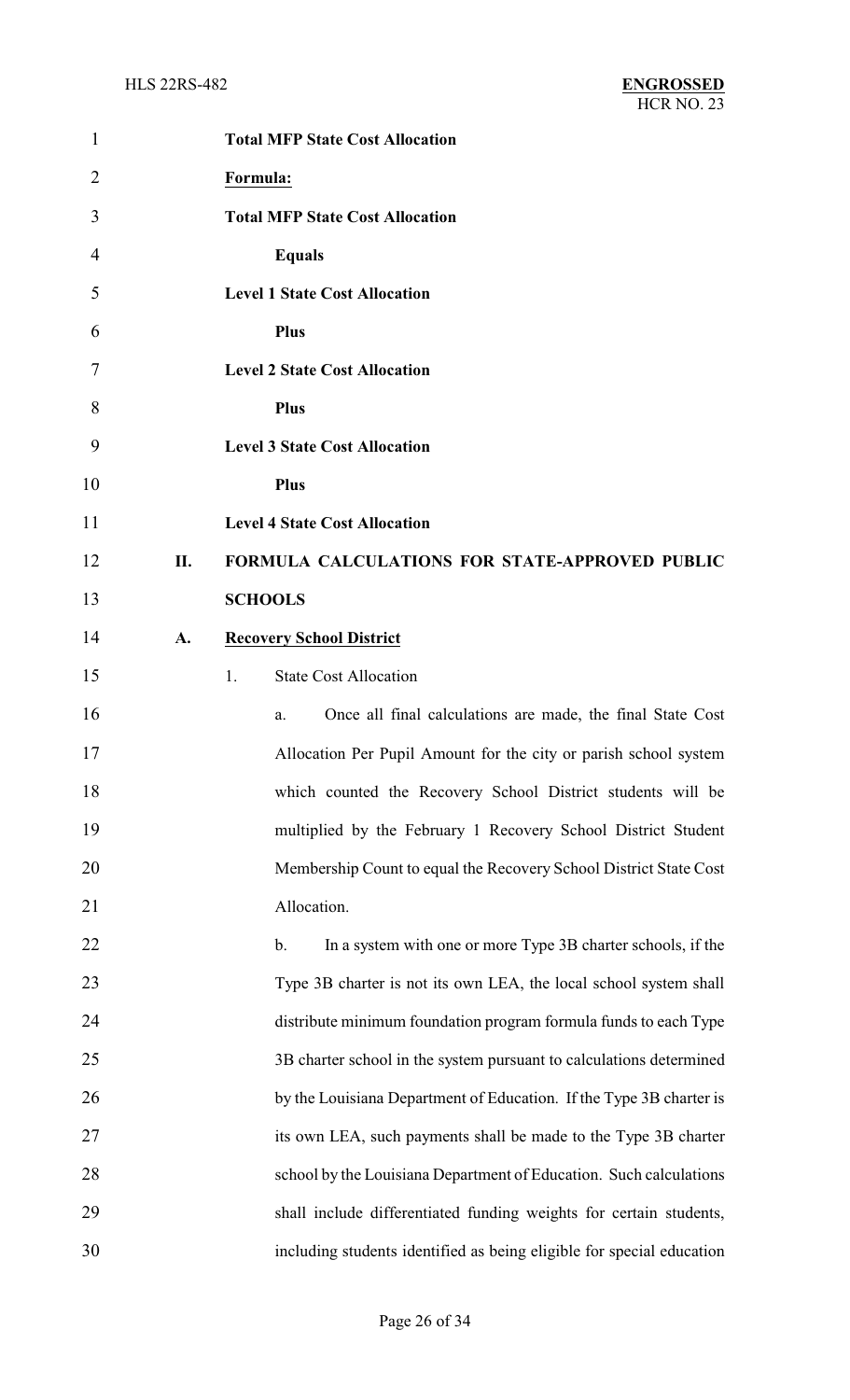| $\mathbf{1}$   | services. The calculations shall ensure equity so that each Type 3B       |
|----------------|---------------------------------------------------------------------------|
| $\overline{2}$ | charter school in the system receives a per-pupil amount equal to the     |
| 3              | amount a Type 5 charter school located in the same parish or school       |
| 4              | system boundary would have received from the Recovery School              |
| 5              | District (RSD).                                                           |
| 6              | 2.<br><b>Local Cost Allocation</b>                                        |
| 7              | In addition to the State Cost Allocation, the Recovery School<br>a.       |
| 8              | District shall receive an applicable Local Cost Allocation.               |
| 9              | Formula:                                                                  |
| 10             | <b>Local Cost Allocation Per Pupil</b>                                    |
| 11             | <b>Equals</b>                                                             |
| 12             | Projected Local Revenues from District of Prior Jurisdiction              |
| 13             | Divided by                                                                |
| 14             | <b>Total School District Membership (Recovery School District Student</b> |
| 15             | Membership Count plus Student Membership Count for the system of          |
| 16             | prior jurisdiction plus New Type 2 Charter school students residing in    |
| 17             | the jurisdiction)                                                         |
| 18             | To begin the fiscal year, the Local Cost allocation is based on<br>b.     |
| 19             | eligible projected local revenues for the most recent prior fiscal year   |
| 20             | from the city or parish school district that had jurisdiction of the      |
| 21             | school prior to its transfer.                                             |
| 22             | For purposes of the Recovery School District calculation,<br>c.           |
| 23             | local revenue is defined to include revenue from the following            |
| 24             | sources, excluding any portion which has been specifically dedicated      |
| 25             | by the legislature or by voter approval to capital outlay or debt         |
| 26             | service, per the definitions in the Annual Financial Report (AFR) and     |
| 27             | the Louisiana Accounting and Uniform Governmental Handbook as             |
| 28             | reported to the Louisiana Department of Education:                        |
| 29             | 1. Sales and use taxes, less any tax collection fee paid by the           |
| 30             | school system                                                             |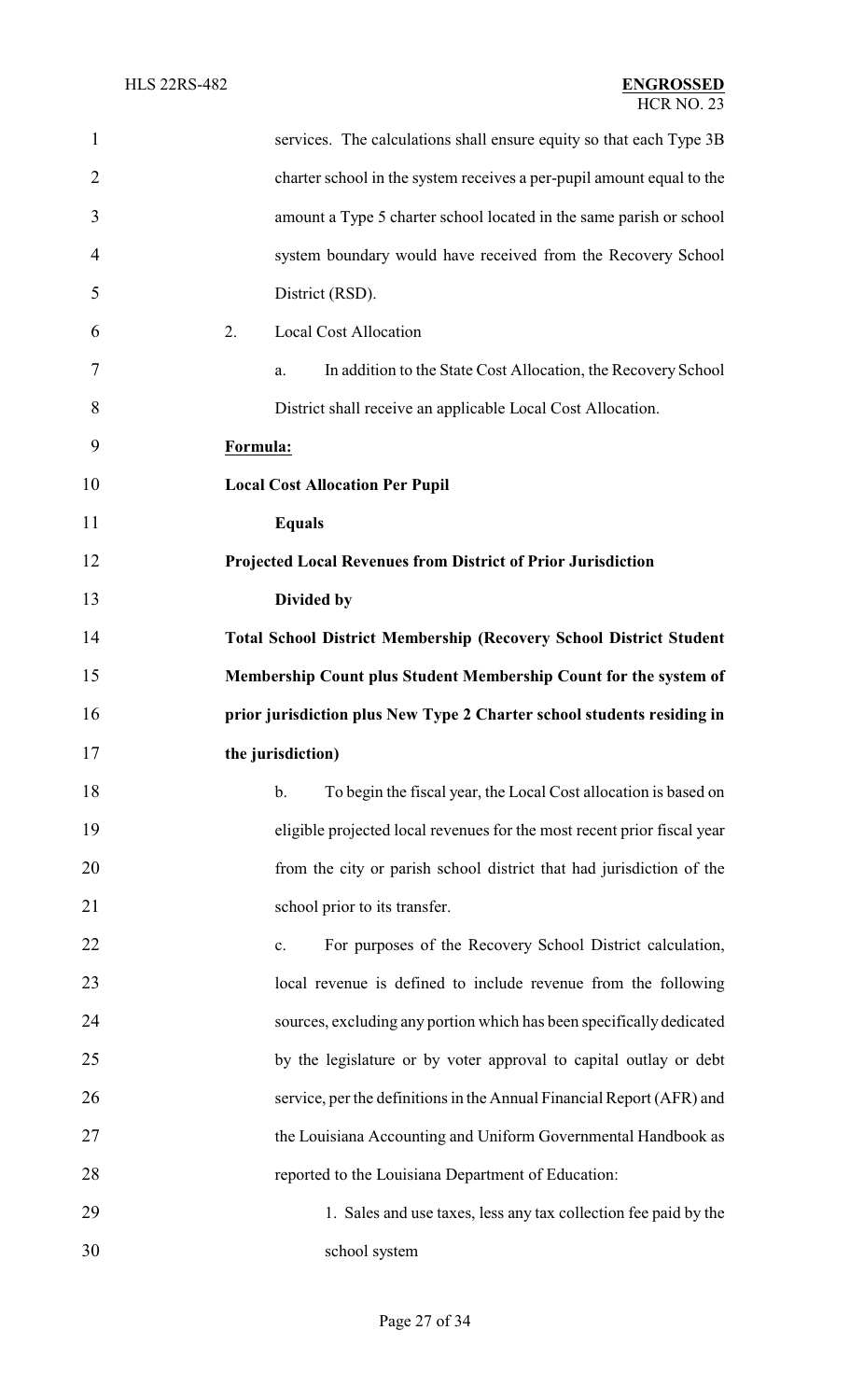| $\mathbf{1}$   | 2. Ad valorem taxes, less any tax collection fee paid by the             |
|----------------|--------------------------------------------------------------------------|
| $\overline{2}$ | school system                                                            |
| 3              | 3. Earnings from sixteenth section lands owned by the school             |
| 4              | system                                                                   |
| 5              | The exclusion of any portion of local revenues specifically<br>d.        |
| 6              | dedicated by the legislature or by voter approval to capital outlay or   |
| 7              | debt service shall be applicable only to a charter school housed in a    |
| 8              | facility or facilities provided by the system in which the charter       |
| 9              | school is located.                                                       |
| 10             | The projected local revenues shall be divided by the Total<br>e.         |
| 11             | School District Membership Count including the Recovery School           |
| 12             | District Student Membership Count, both operated and charter             |
| 13             | schools, plus the Student Membership Count of the system of prior        |
| 14             | jurisdiction. If any New Type 2 Charter School student resides           |
| 15             | within the physical boundaries of the system of prior jurisdiction, this |
| 16             | school the student attends shares in the local revenues of the system    |
| 17             | of prior jurisdiction. As a result, the New Type 2 Charter School        |
| 18             | Student Membership Count of the students residing in the jurisdiction    |
| 19             | will be added to the Recovery School District and the system of prior    |
| 20             | jurisdiction Student Membership Count.                                   |
| 21             | f.<br>The Local Cost Allocation for the Recovery School District         |
| 22             | is determined by multiplying the local revenue per pupil times the       |
| 23             | number of Recovery School District students used in the MFP final        |
| 24             | allocation.                                                              |
| 25             | Formula:                                                                 |
| 26             | <b>Local Cost Allocation</b>                                             |
| 27             | <b>Equals</b>                                                            |
| 28             | Projected Local Revenues from District of Prior Jurisdiction Per Pupil   |
| 29             | <b>Multiplied By</b>                                                     |
| 30             | <b>Recovery School District Student Membership Count</b>                 |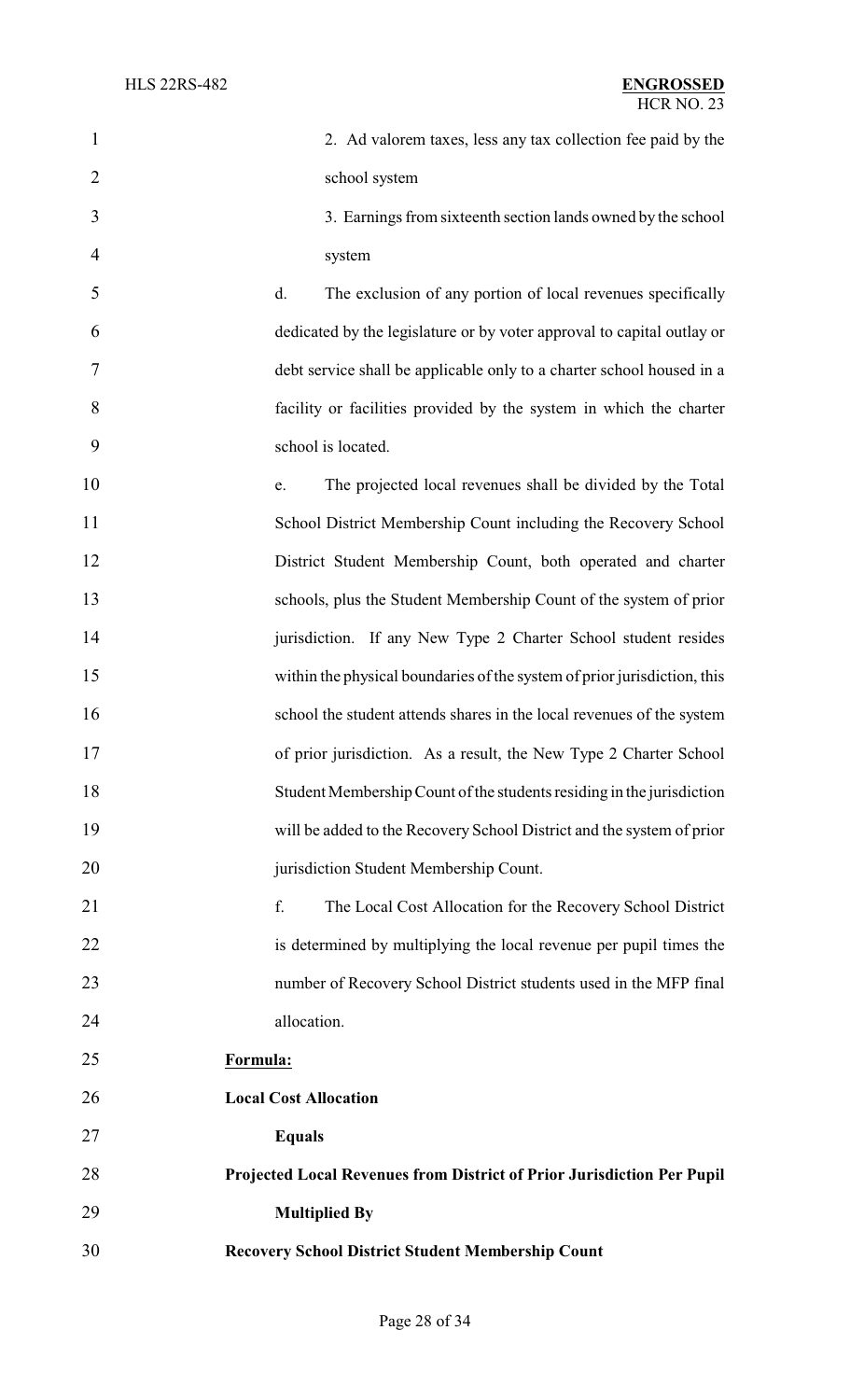| $\mathbf{1}$   |           | Once the local amount is determined, it is adjusted to a<br>g.                 |
|----------------|-----------|--------------------------------------------------------------------------------|
| $\overline{2}$ |           | monthly amount that is transferred from the MFP monthly allocation             |
| 3              |           | of the city, parish, or other local public school board of prior               |
| 4              |           | jurisdiction to the Recovery School District.                                  |
| 5              |           | Based on the October 1 Student Membership Count, the local<br>h.               |
| 6              |           | revenue allocation per student will be recalculated and there will be          |
| 7              |           | a corresponding adjustment in the local revenue allocation. No                 |
| 8              |           | recalculation of the local revenues per student will occur as a result         |
| 9              |           | of the February 1 Student Count adjustment.                                    |
| 10             |           | During the third quarter of the fiscal year, the local revenue<br>i.           |
| 11             |           | allocation per student shall be adjusted to reflect actual prior year          |
| 12             |           | local revenue data.                                                            |
| 13             |           | j.<br>A final reconciliation will occur based upon the receipt of the          |
| 14             |           | annual audited financial statements of the system of prior                     |
| 15             |           | jurisdiction. If an increase or decrease in local revenue collections          |
| 16             |           | exists, the state superintendent may establish a payment schedule. In          |
| 17             |           | the event that the fiscal status of the system of prior jurisdiction or        |
| 18             |           | the Recovery School District changes during the fiscal year or on or           |
| 19             |           | before the final reconciliation, the state superintendent may adjust the       |
| 20             |           | local revenue based on the revenues identified.                                |
| 21             | 3.        | Monies appropriated to the Recovery School District, except for                |
| 22             |           | administrative costs, that are attributable to the transfer of a school from a |
| 23             |           | prior school system and monies allocated or transferred from the prior system  |
| 24             |           | to the Recovery School District shall be expended solely on the operation of   |
| 25             |           | schools transferred from the prior system to the jurisdiction of the Recovery  |
| 26             |           | School District.                                                               |
| 27             | <b>B.</b> | <b>New Type 2 Charter Schools</b>                                              |
| 28             |           | A New Type 2 Charter school is a Type 2 Charter school approved after July 1,  |
| 29             |           | 2008, by the State Board of Elementary and Secondary Education.                |
| 30             | 1.        | <b>State Cost Allocation</b>                                                   |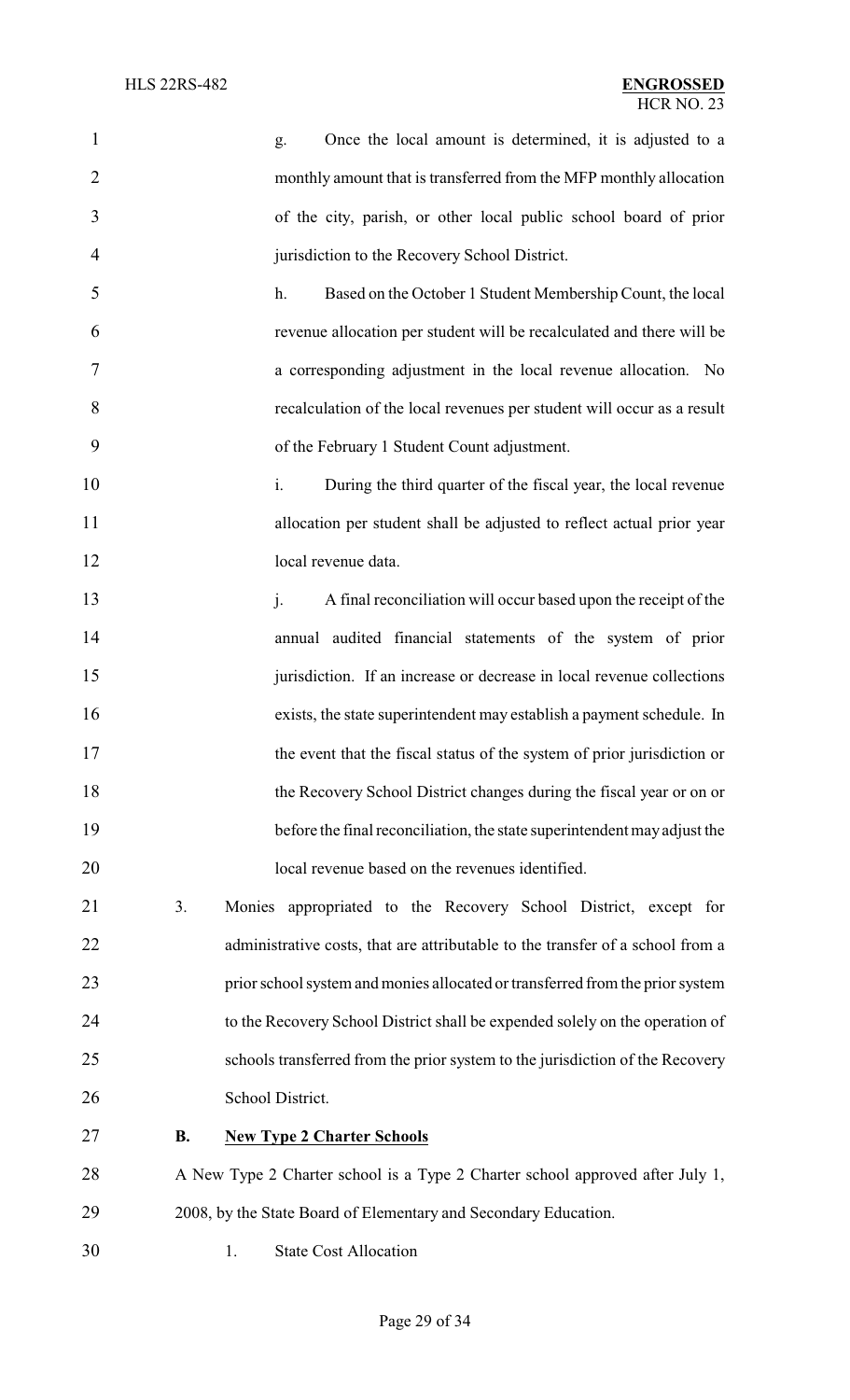| $\mathbf{1}$   |    | a.            | Any New Type 2 Charter School shall annually be provided                   |
|----------------|----|---------------|----------------------------------------------------------------------------|
| $\overline{2}$ |    |               | a State Cost Allocation as determined by applying the formula              |
| 3              |    |               | contained in R.S. 17:3995.                                                 |
| $\overline{4}$ |    | $\mathbf b$ . | The State Cost Allocation equals the number of students                    |
| 5              |    |               | multiplied by the State Cost Allocation Per Pupil for the system in        |
| 6              |    |               | which the student resides.                                                 |
| 7              |    | c.            | Mid-Year Adjustments shall adhere to the guidelines                        |
| 8              |    |               | established in this document.                                              |
| 9              | 2. |               | <b>Local Cost Allocation</b>                                               |
| 10             |    | a.            | Any New Type 2 Charter school shall annually be provided                   |
| 11             |    |               | a Local Cost Allocation by applying the formula contained in R.S.          |
| 12             |    | 17:3995.      |                                                                            |
| 13             |    | $\mathbf b$ . | The Local Cost Allocation equals the number of students                    |
| 14             |    |               | multiplied by the Local Cost Allocation Per Pupil for the system in        |
| 15             |    |               | which the student resides.                                                 |
| 16             |    | c.            | One exception to R.S. 17:3995 is that the Local Cost                       |
| 17             |    |               | allocation will be funded with a transfer of the MFP monthly amount        |
| 18             |    |               | representing the Local Cost Allocation from the city or parish school      |
| 19             |    |               | system in which the attending students reside.                             |
| 20             |    | d.            | The city or parish where students attending the New Type 2                 |
| 21             |    |               | Charter school reside is the local taxing authority and shall provide      |
| 22             |    |               | the local support for the students.                                        |
| 23             |    | e.            | Mid-Year Adjustments will adhere to the guidelines                         |
| 24             |    |               | established in this document.                                              |
| 25             |    |               | 3. Virtual Charter schools may receive, as approved by the State Board of  |
| 26             |    |               | Elementary and Secondary Education, a lesser percentage of the state and   |
| 27             |    |               | local amount calculated in R.S. 17:3995.                                   |
| 28             | 4. |               | Where student attendance is from multiple school systems, the              |
| 29             |    |               | Department of Education shall determine the Local Cost Allocation based on |
| 30             |    |               | students reported by the schools. The student membership count of the New  |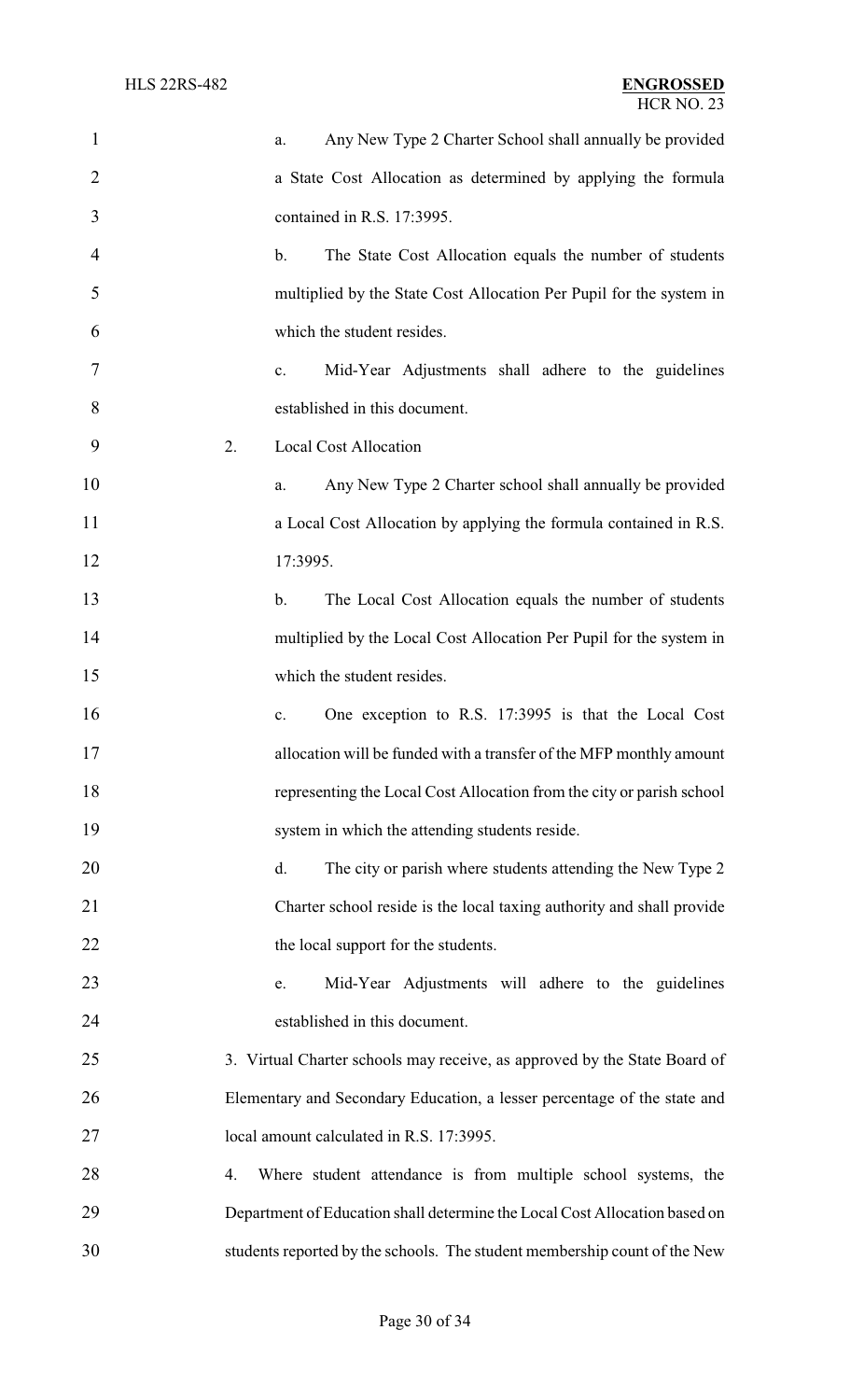| $\mathbf{1}$   |    | Type 2 charter schools shall be included in the membership count of the city    |
|----------------|----|---------------------------------------------------------------------------------|
| $\overline{2}$ |    | or parish school board in which the student resides to determine the Local      |
| 3              |    | Cost Allocation.                                                                |
| 4              |    | 5. In the first year of operation, a New Type 2 Charter school shall be         |
| 5              |    | allocated funding based on an estimated student count since a February 1        |
| 6              |    | student count does not exist. The allocation will be finalized based on the     |
| 7              |    | October 1 student count.                                                        |
| 8              |    | 6. The exclusion of any portion of local revenues specifically dedicated by     |
| 9              |    | the legislature or by voter approval to capital outlay or debt service shall be |
| 10             |    | applicable only to a charter school housed in a facility or facilities provided |
| 11             |    | by the district in which the charter school is located.                         |
| 12             | C. | Louisiana School for Math, Science, and the Arts (LSMSA), New                   |
| 13             |    | <b>Orleans Center for Creative Arts (NOCCA), Thrive Academy, and</b>            |
| 14             |    | <b>Special School District (SSD).</b>                                           |
| 15             |    | 1. The Louisiana School for Math, Science and the Arts (LSMSA),                 |
| 16             |    | New Orleans Center for Creative Arts (NOCCA), Thrive Academy,                   |
| 17             |    | and Special School District (SSD) shall be provided both a State and            |
| 18             |    | Local Cost allocation.                                                          |
| 19             |    | 2. State Cost Allocation                                                        |
| 20             |    | a. The State Cost Allocation shall be based on the State Cost                   |
| 21             |    | Allocation Per Pupil for the city or parish school system                       |
| 22             |    | where the attending students reside.                                            |
| 23             |    | 3. Local Cost Allocation                                                        |
| 24             |    | a. The Local Cost Allocation will be based on the Local Cost                    |
| 25             |    | Allocation for the city or parish school system where the                       |
| 26             |    | attending students reside.                                                      |
| 27             |    | b. For any student enrolled in LSMSA, NOCCA, Thrive                             |
| 28             |    | Academy, or SSD, the Local Cost Allocation Per Pupil shall                      |
| 29             |    | be funded by the State.                                                         |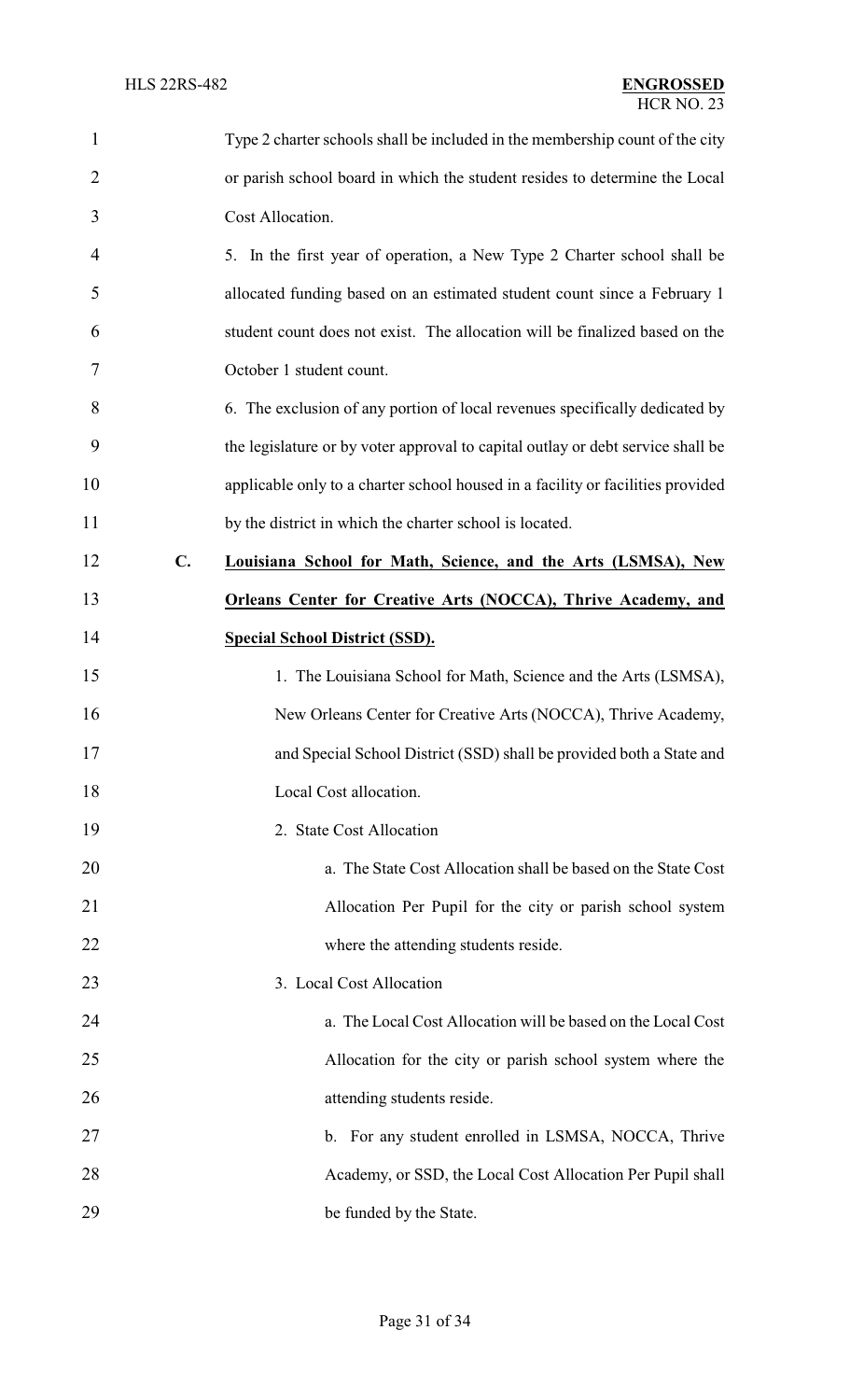| $\mathbf{1}$   |      | c. Where student attendance is from multiple school systems,                    |
|----------------|------|---------------------------------------------------------------------------------|
| $\overline{2}$ |      | the Department of Education shall determine the Local Cost                      |
| 3              |      | Allocation based on students reported by the schools.                           |
| $\overline{4}$ | III. | <b>FORMULA PROCEDURES</b>                                                       |
| 5              | A.   | <b>Preliminary Allocation</b>                                                   |
| 6              |      | 1.<br>The Minimum Foundation Program formula for the upcoming                   |
| 7              |      | fiscal year adopted by the State Board of Elementary and Secondary              |
| 8              |      | Education, along with a preliminary allocation schedule representing            |
| 9              |      | the estimated cost of the proposed formula, shall be submitted to the           |
| 10             |      | Joint Legislative Committee on the Budget and to the House and                  |
| 11             |      | Senate Education Committees for consideration no later than                     |
| 12             |      | March 15.                                                                       |
| 13             |      | 2.<br>This preliminary allocation shall utilize student and other               |
| 14             |      | input data available at the time.                                               |
| 15             |      | <b>B.</b> Final Allocation                                                      |
| 16             |      | Final allocations for the fiscal year in which the formula takes effect will be |
| 17             |      | determined no later than June 30 of the preceding fiscal year. The latest       |
| 18             |      | available data will be utilized to calculate the final allocation except that   |
| 19             |      | student count estimates will be utilized for school systems or charter schools  |
| 20             |      | opening for the first time in the fiscal year beginning July 1. For first-year  |
| 21             |      | city, parish, or other public school systems or schools, the final allocation   |
| 22             |      | will be based on the October 1 count, once available.                           |
| 23             | IV.  | <b>FORMULA PAYMENTS</b>                                                         |
| 24             |      | <b>A. Payment Procedures</b>                                                    |
| 25             |      | The Total MFP State Cost Allocation for city, parish, and other school          |
| 26             |      | systems and schools will be converted to monthly payments from July             |
| 27             |      | through June each year except payments will be made on Level 4 allocations      |
| 28             |      | as data becomes available.                                                      |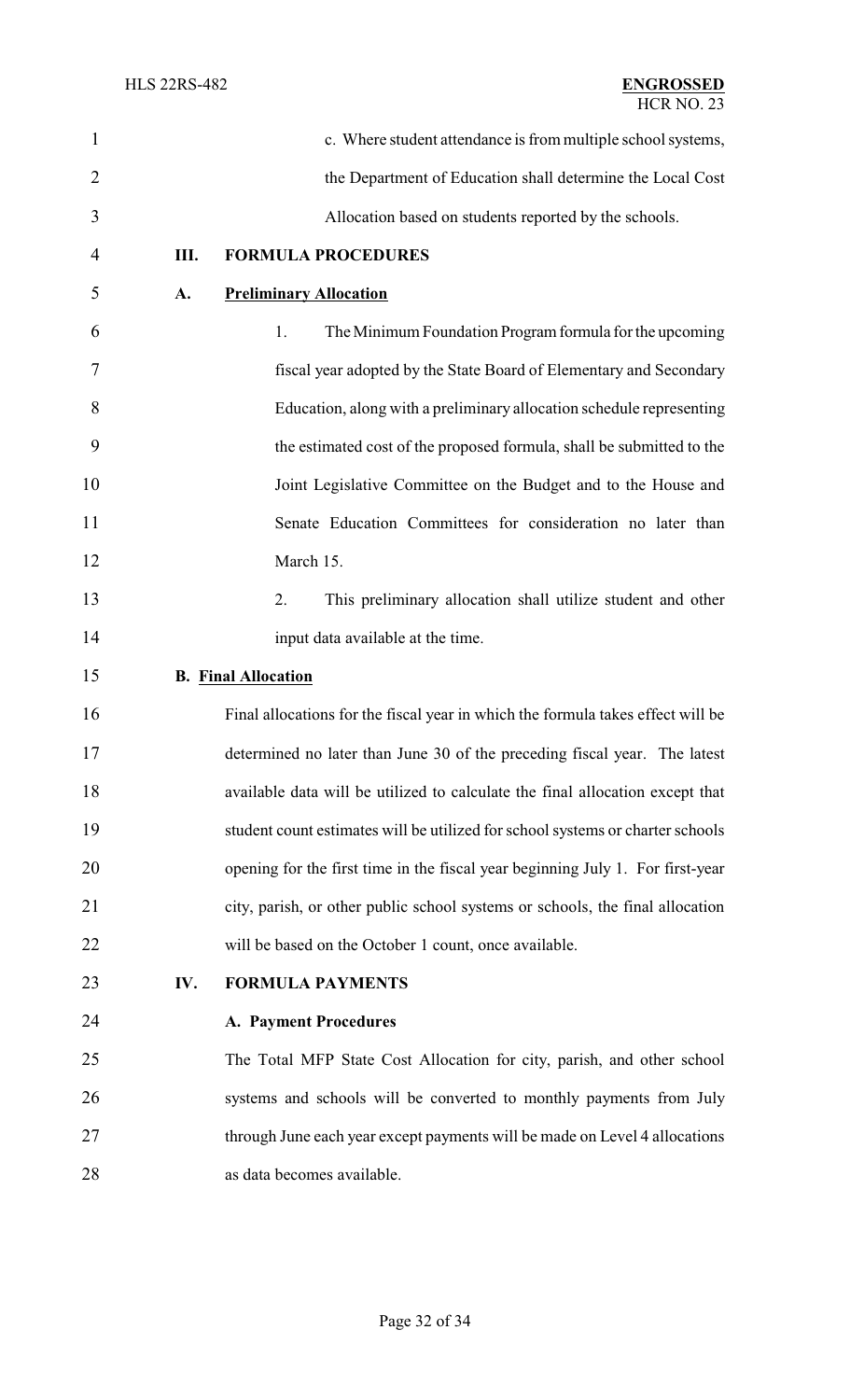# **B. Requested Payment Adjustments** If the city, parish, or other school systems and schools have documented growth in students prior to the actual Mid-Year Student Counts in October and February, a temporary change to the final allocation may be requested. The State Superintendent is authorized to approve or deny this revision. 1. Sufficient documentation will be requested to substantiate this requested allocation adjustment. 2. The adjusted allocation will remain in effect until the actual October or February Mid-Year Student Count. Once the Mid-Year Student Count is final, reconciliation will be completed and payments 11 adjusted accordingly. **C. Payment Adjustments for Audit Findings** Review and/or audit of the systems' or schools' data used in determining their Minimum Foundation Program allocation may result in changes in final statistical information. The Minimum Foundation Program allocation adjustments necessary as a result of these audit findings will be made in the following school year. These adjustments are applicable to the following: city or parish school systems, Recovery School District, Type 2 Charter schools, Type 3B Charter schools, Louisiana State University, Southern University, and University of Louisiana at Lafayette Lab schools, Office of Juvenile Justice (OJJ) schools, Louisiana School for Math, Science and the Arts (LSMSA), New Orleans Center for Creative Arts (NOCCA), Thrive Academy, and Special School District (SSD). **V. 70% EXPENDITURE REQUIREMENT** To provide for appropriate accountability of state funds while providing city, parish, or local public school systems or other public schools flexibility in determining specific expenditures, city, parish, or local public schoolsystems or other public schools must ensure that at least 70% of the city, parish, or local public school system or other public school general fund expenditures are in the areas of instruction and school administration at the school